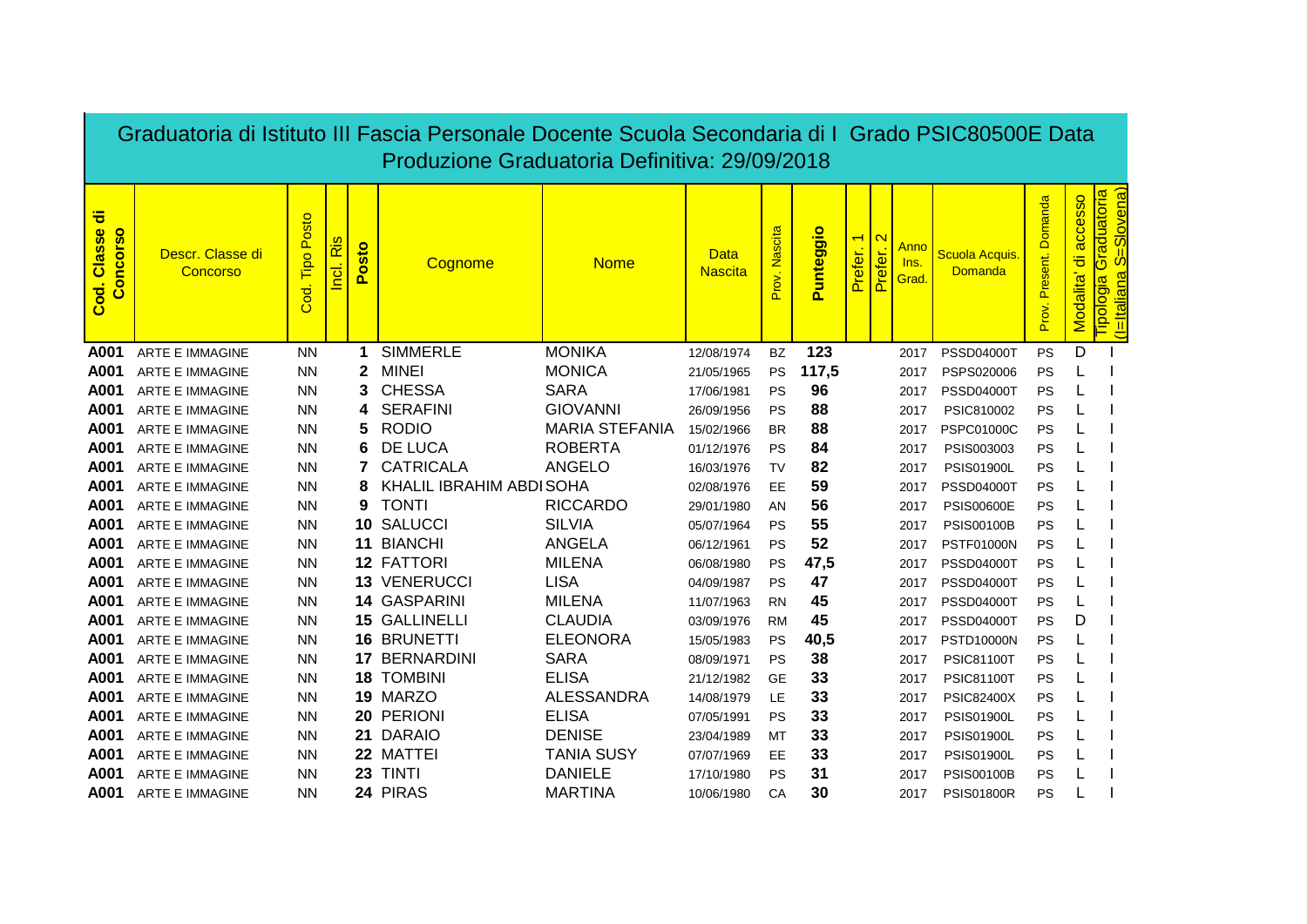| A001 | <b>ARTE E IMMAGINE</b>     | <b>NN</b> |              | 25 ROSCETTI          | <b>GIULIA</b>              | 10/07/1982 | AN        | 29    | 2017 | <b>PSPC01000C</b> | PS | L |  |
|------|----------------------------|-----------|--------------|----------------------|----------------------------|------------|-----------|-------|------|-------------------|----|---|--|
| A001 | ARTE E IMMAGINE            | <b>NN</b> |              | 26 BELLAZECCA        | <b>FEDERICA</b>            | 21/09/1976 | <b>PS</b> | 29    | 2017 | <b>PSSD04000T</b> | PS | L |  |
| A001 | ARTE E IMMAGINE            | <b>NN</b> |              | 27 BENEDETTI         | <b>STEFANO</b>             | 13/11/1968 | PS        | 29    | 2017 | <b>PSIS00100B</b> | PS | L |  |
| A001 | ARTE E IMMAGINE            | <b>NN</b> |              | 28 COTIMBO           | MADIA NICOLETTA 24/05/1962 |            | <b>TA</b> | 29    | 2017 | <b>PSIS01900L</b> | PS | L |  |
| A001 | <b>ARTE E IMMAGINE</b>     | <b>NN</b> |              | 29 RICCI             | <b>SERGIO</b>              | 28/02/1961 | <b>PS</b> | 29    | 2017 | <b>PSIS00100B</b> | PS |   |  |
| A001 | ARTE E IMMAGINE            | <b>NN</b> |              | 30 QUINTINI          | <b>ELETTRA</b>             | 29/11/1987 | <b>PS</b> | 29    | 2017 | <b>PSIS00100B</b> | PS | D |  |
| A001 | ARTE E IMMAGINE            | <b>NN</b> |              | 31 RASPUGLI          | <b>VALENTINA</b>           | 19/01/1984 | <b>PS</b> | 29    | 2017 | PSPS020006        | PS | L |  |
| A001 | <b>ARTE E IMMAGINE</b>     | <b>NN</b> |              | 32 ROSSI             | <b>JACOPO</b>              | 25/06/1990 | <b>PS</b> | 28    | 2017 | PSPS050002        | PS | L |  |
| A001 | <b>ARTE E IMMAGINE</b>     | <b>NN</b> |              | 33 GIAMBARTOLOMEI    | <b>MELISSA</b>             | 17/11/1989 | <b>PS</b> | 28    | 2017 | <b>PSIS01800R</b> | PS | L |  |
| A001 | ARTE E IMMAGINE            | <b>NN</b> |              | <b>34 TAMBURINI</b>  | <b>IACOPO</b>              | 09/09/1987 | <b>PS</b> | 28    | 2017 | <b>PSIC82000L</b> | PS | D |  |
| A001 | ARTE E IMMAGINE            | <b>NN</b> |              | 35 PRAIA             | <b>VITO</b>                | 05/09/1972 | PA        | 27,5  | 2017 | <b>PSIS01900L</b> | PS |   |  |
| A001 | ARTE E IMMAGINE            | <b>NN</b> |              | 36 PIVA              | <b>MONICA</b>              | 12/12/1989 | <b>PS</b> | 27    | 2017 | <b>PSIS00100B</b> | PS |   |  |
| A001 | ARTE E IMMAGINE            | <b>NN</b> |              | 37 ZANDRI            | <b>CHIARA</b>              | 16/05/1982 | <b>PS</b> | 27    | 2017 | PSPS01000G        | PS |   |  |
| A001 | ARTE E IMMAGINE            | <b>NN</b> |              | 38 PERUGINI          | <b>PIERPAOLO</b>           | 19/10/1962 | <b>PS</b> | 27    | 2017 | PSPS050002        | PS | L |  |
| A001 | ARTE E IMMAGINE            | <b>NN</b> |              | 39 BALDINI           | <b>MARTINA</b>             | 29/11/1990 | <b>RA</b> | 26    | 2017 | PSPS050002        | PS |   |  |
| A001 | ARTE E IMMAGINE            | <b>NN</b> |              | 40 LOMBARDO          | <b>ANTONINO</b>            | 29/09/1983 | <b>ME</b> | 26    | 2017 | <b>PSTF01000N</b> | PS |   |  |
| A001 | ARTE E IMMAGINE            | <b>NN</b> |              | 41 RAGNI             | <b>NADIA</b>               | 10/04/1964 | <b>PS</b> | 25,5  | 2017 | PSIC815005        | PS |   |  |
| A001 | ARTE E IMMAGINE            | <b>NN</b> |              | 42 ZAGAGLIA          | <b>ROBERTO</b>             | 01/11/1973 | <b>PS</b> | 24,5  | 2017 | <b>PSIS01900L</b> | PS |   |  |
| A001 | <b>ARTE E IMMAGINE</b>     | <b>NN</b> |              | 43 FISCALETTI        | <b>MARCO</b>               | 19/10/1981 | MI        | 24    | 2017 | PSPS01000G        | PS |   |  |
| A001 | <b>ARTE E IMMAGINE</b>     | <b>NN</b> |              | 44 SEVERINI          | <b>SIMONA</b>              | 10/05/1985 | <b>PS</b> | 23    | 2017 | <b>PSTF01000N</b> | PS | L |  |
| A001 | <b>ARTE E IMMAGINE</b>     | <b>NN</b> |              | 45 ZIPETO            | <b>ROBERTA</b>             | 01/10/1959 | <b>RM</b> | 22    | 2017 | <b>PSIC83900N</b> | PS | L |  |
| A001 | <b>ARTE E IMMAGINE</b>     | <b>NN</b> |              | <b>46 FASCINETTI</b> | <b>MIRKO</b>               | 13/02/1975 | <b>PS</b> | 21,5  | 2017 | <b>PSIC822008</b> | PS | L |  |
| A001 | <b>ARTE E IMMAGINE</b>     | <b>NN</b> |              | 47 SERRETTI          | <b>FRANCESCA</b>           | 21/09/1970 | <b>PS</b> | 19    | 2017 | <b>PSSD04000T</b> | PS | L |  |
| A022 | ITAL.,ST.,ED.CIV.,GEOG.    | <b>NN</b> | 1            | <b>ROSSI</b>         | <b>SUSANNA</b>             | 27/01/1967 | <b>PS</b> | 149,5 | 2017 | <b>PSIS00100B</b> | PS | L |  |
| A022 | ITAL., ST., ED.CIV., GEOG. | <b>NN</b> | $\mathbf{2}$ | <b>BALENA</b>        | <b>CHIARA</b>              | 19/07/1974 | <b>RN</b> | 126   | 2017 | <b>PSIC81200N</b> | PS | L |  |
| A022 | ITAL., ST., ED.CIV., GEOG. | <b>NN</b> | 3            | <b>BERNARDINI</b>    | <b>GABRIELLA</b>           | 20/02/1976 | <b>PS</b> | 117   | 2017 | PSIC837002        | PS | L |  |
| A022 | ITAL.,ST.,ED.CIV.,GEOG.    | <b>NN</b> | 4            | <b>SARTINI</b>       | <b>FRANCESCA</b>           | 16/01/1973 | <b>PS</b> | 99,5  | 2017 | <b>PSIS00700A</b> | PS | L |  |
| A022 | ITAL., ST., ED.CIV., GEOG. | <b>NN</b> | 5            | DI SORBO             | <b>ELISA</b>               | 28/10/1977 | <b>CE</b> | 71,5  | 2017 | <b>PSTD10000N</b> | PS | L |  |
| A022 | ITAL.,ST.,ED.CIV.,GEOG.    | <b>NN</b> | 6            | <b>FIORE</b>         | <b>SANDRA</b>              | 06/04/1983 | IS        | 67    | 2017 | <b>PSPC03000N</b> | PS |   |  |
| A022 | ITAL., ST., ED.CIV., GEOG. | <b>NN</b> | 7            | <b>ORCIARI</b>       | <b>SILVIA</b>              | 27/07/1977 | <b>PS</b> | 66,5  | 2017 | <b>PSIS00700A</b> | PS |   |  |
| A022 | ITAL., ST., ED.CIV., GEOG. | ΝN        | 8            | <b>GROTTOLI</b>      | <b>SARA</b>                | 26/09/1981 | <b>PS</b> | 59    | 2017 | <b>PSIS00600E</b> | PS |   |  |
| A022 | ITAL., ST., ED.CIV., GEOG. | <b>NN</b> | 9            | <b>PIRRONE</b>       | <b>GIUSEPPINA</b>          | 05/07/1979 | <b>PA</b> | 55,5  | 2017 | <b>PSIS01800R</b> | PS | L |  |
| A022 | ITAL., ST., ED.CIV., GEOG. | <b>NN</b> |              | 10 PAGNETTI          | <b>CLAUDIO</b>             | 06/07/1984 | <b>PS</b> | 53,5  | 2017 | <b>PSIS01800R</b> | PS | L |  |
| A022 | ITAL.,ST.,ED.CIV.,GEOG.    | <b>NN</b> |              | 11 MARFOGLIA         | <b>ROMINA</b>              | 19/03/1973 | <b>PS</b> | 51    | 2017 | <b>PSTD10000N</b> | PS | L |  |
| A022 | ITAL., ST., ED.CIV., GEOG. | <b>NN</b> |              | 12 ZANDRI            | <b>SANDRA</b>              | 14/07/1975 | <b>PS</b> | 44,5  | 2017 | <b>PSIS01900L</b> | PS | L |  |
| A022 | ITAL.,ST.,ED.CIV.,GEOG.    | <b>NN</b> |              | 13 BENCIVENGA        | <b>FILOMENA</b>            | 18/07/1967 | <b>SA</b> | 41,5  | 2017 | <b>PSIS01300N</b> | PS |   |  |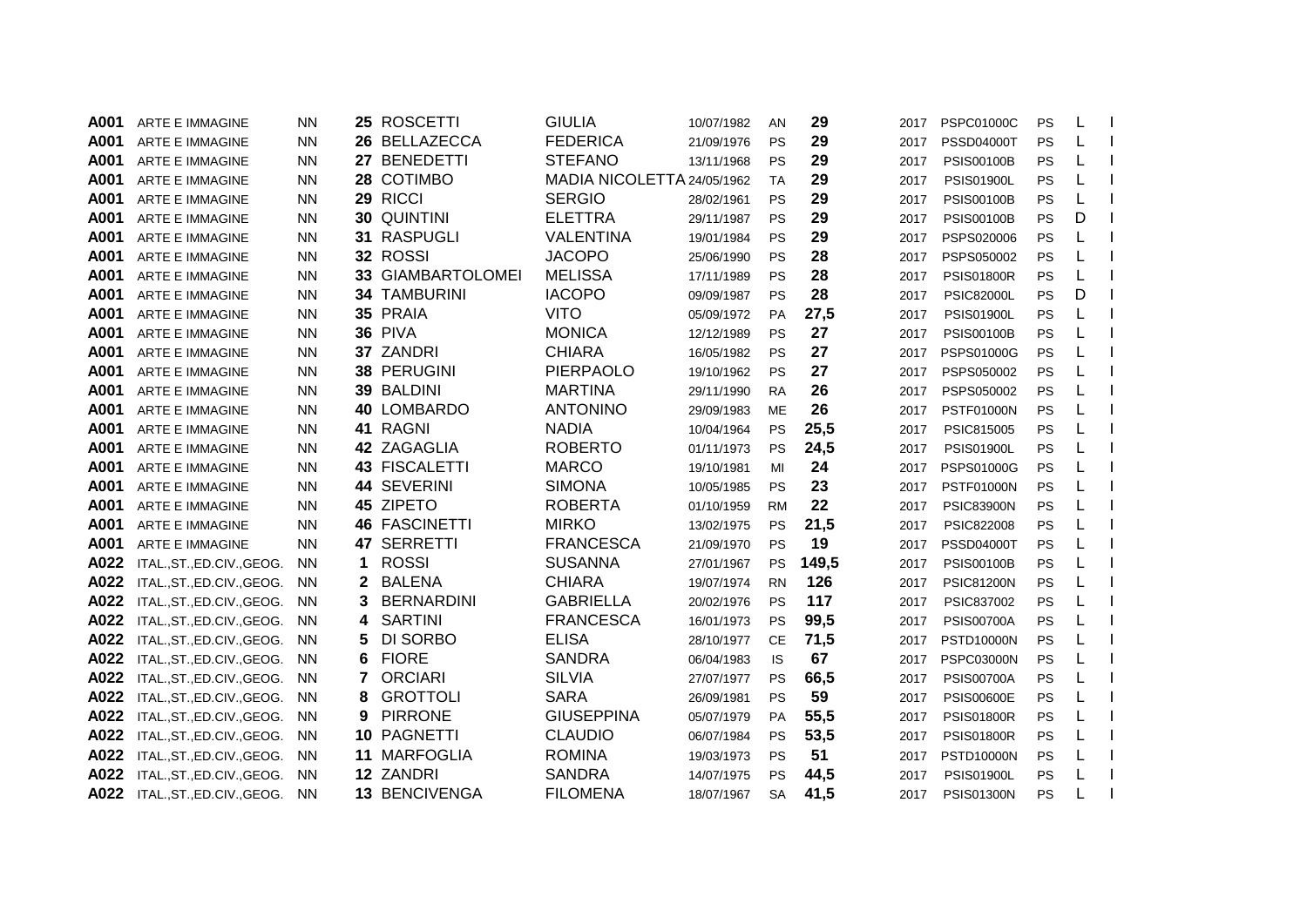| A022 | ITAL., ST., ED.CIV., GEOG.  | <b>NN</b> |    | 14 MARCHI                      | <b>VERONICA</b>           | 03/12/1974 | PS        | 38    | 2017 | <b>PSIS00700A</b> | PS | L |  |
|------|-----------------------------|-----------|----|--------------------------------|---------------------------|------------|-----------|-------|------|-------------------|----|---|--|
| A022 | ITAL.,ST.,ED.CIV.,GEOG.     | <b>NN</b> |    | <b>15 REMI</b>                 | <b>ELISABETTA</b>         | 29/06/1979 | PS        | 38    | 2017 | PSIC836006        | PS | L |  |
| A022 | ITAL., ST., ED.CIV., GEOG.  | <b>NN</b> |    | 16 DE MARCHI                   | <b>ALICE</b>              | 06/09/1983 | PS        | 38    | 2017 | PSPS050002        | PS | L |  |
| A022 | ITAL., ST., ED.CIV., GEOG.  | <b>NN</b> |    | 17 GUERRINI                    | <b>DEBORA</b>             | 13/03/1976 | <b>RN</b> | 37    | 2017 | <b>PSIC84100N</b> | PS | L |  |
| A022 | ITAL.,ST.,ED.CIV.,GEOG.     | <b>NN</b> |    | <b>18 COTICHELLA</b>           | <b>LUCIA</b>              | 23/08/1975 | AN        | 36    | 2017 | <b>PSRI02000B</b> | PS |   |  |
| A022 | ITAL., ST., ED.CIV., GEOG.  | <b>NN</b> |    | 19 CERPOLINI                   | <b>ELENA</b>              | 09/11/1989 | <b>PS</b> | 35,5  | 2017 | <b>PSIS00700A</b> | PS |   |  |
| A022 | ITAL., ST., ED.CIV., GEOG.  | <b>NN</b> |    | 20 EUSEBI                      | <b>ELEONORA</b>           | 10/12/1981 | PS        | 33,5  | 2017 | <b>PSIS00100B</b> | PS |   |  |
| A022 | ITAL., ST., ED.CIV., GEOG.  | <b>NN</b> |    | 21 SANCHIONI                   | <b>TOMMASO</b>            | 28/06/1991 | <b>PS</b> | 33,5  | 2017 | <b>PSIC83900N</b> | PS | L |  |
| A022 | ITAL.,ST.,ED.CIV.,GEOG.     | <b>NN</b> |    | 22 PIRAS                       | <b>MARTINA</b>            | 10/06/1980 | CA        | 33    | 2017 | <b>PSIS01800R</b> | PS | L |  |
| A022 | ITAL., ST., ED.CIV., GEOG.  | <b>NN</b> |    | 23 FUCILI                      | <b>SIMONA</b>             | 11/06/1973 | PS        | 33    | 2017 | PSIC816001        | PS | L |  |
| A022 | ITAL., ST., ED.CIV., GEOG.  | <b>NN</b> |    | 24 BOCCONCELLI                 | <b>LUIGINA</b>            | 30/09/1969 | <b>PS</b> | 32,5  | 2017 | <b>PSIS00700A</b> | PS | L |  |
| A022 | ITAL., ST., ED.CIV., GEOG.  | <b>NN</b> |    | 25 MARINI                      | <b>MARTINA</b>            | 26/09/1988 | TE        | 31,5  | 2017 | <b>PSIC84100N</b> | PS |   |  |
| A022 | ITAL., ST., ED.CIV., GEOG.  | <b>NN</b> |    | 26 VERGARI                     | <b>EMANUELA</b>           | 19/01/1982 | PS        | 31    | 2017 | <b>PSIS00100B</b> | PS | L |  |
| A022 | ITAL., ST., ED.CIV., GEOG.  | <b>NN</b> |    | 27 PAIARDINI                   | <b>DANILO</b>             | 12/07/1985 | PS        | 30    | 2017 | PSIC816001        | PS | L |  |
| A022 | ITAL., ST., ED.CIV., GEOG.  | <b>NN</b> |    | 28 FABBRI                      | <b>CHIARA</b>             | 17/04/1977 | PS        | 29,5  | 2017 | <b>PSIC81700R</b> | PS |   |  |
| A022 | ITAL., ST., ED.CIV., GEOG.  | <b>NN</b> |    | 29 TOMBINI                     | <b>AGNESE</b>             | 15/01/1978 | PS        | 28    | 2017 | <b>PSIS00100B</b> | PS |   |  |
| A022 | ITAL., ST., ED.CIV., GEOG.  | <b>NN</b> |    | 30 DEBOLE                      | <b>NATALIA</b>            | 18/09/1976 | PS        | 27    | 2017 | <b>PSIS00100B</b> | PS |   |  |
| A022 | ITAL., ST., ED. CIV., GEOG. | <b>NN</b> |    | <b>31 BICCHIARELLI</b>         | <b>ROSETTA</b>            | 14/02/1974 | <b>PS</b> | 3     | 2017 | PSIC836006        | PS |   |  |
| A028 | <b>MATEMATICA SCIENZE</b>   | NN.       | 1  | <b>MORRI</b>                   | <b>DAVIDE</b>             | 26/03/1977 | <b>RN</b> | 116   | 2017 | <b>PSIS00700A</b> | PS |   |  |
| A028 | <b>MATEMATICA SCIENZE</b>   | NN.       | 2. | <b>CALICI</b>                  | <b>SARA</b>               | 17/06/1981 | <b>PS</b> | 105,5 | 2017 | <b>PSIS00700A</b> | PS |   |  |
| A028 | <b>MATEMATICA SCIENZE</b>   | <b>NN</b> |    | <b>FRATERNALI ORCION LUCIA</b> |                           | 23/07/1976 | <b>PS</b> | 105   | 2017 | <b>PSTF01000N</b> | PS | L |  |
| A028 | MATEMATICA SCIENZE          | NN.       | 4  | <b>MARIANI</b>                 | <b>SOFIA</b>              | 18/01/1983 | PS        | 86    | 2017 | <b>PSIC80300V</b> | PS | L |  |
| A028 | <b>MATEMATICA SCIENZE</b>   | <b>NN</b> | 5  | <b>BARBIERI</b>                | <b>FEDERICA</b>           | 22/09/1981 | PS        | 81    | 2017 | <b>PSIS00100B</b> | PS | Q |  |
| A028 | <b>MATEMATICA SCIENZE</b>   | <b>NN</b> | 6  | <b>SACCHI</b>                  | <b>ENRICO MARIA</b>       | 11/07/1975 | PS        | 79,5  | 2017 | <b>PSTF01000N</b> | PS | L |  |
| A028 | <b>MATEMATICA SCIENZE</b>   | <b>NN</b> | 7  | <b>CIANDRINI</b>               | <b>ELEONORA</b>           | 30/08/1983 | PS        | 76    | 2017 | PSPS050002        | PS |   |  |
| A028 | <b>MATEMATICA SCIENZE</b>   | <b>NN</b> | 8  | <b>POERIO</b>                  | <b>FEDERICA</b>           | 11/08/1971 | PS        | 75,5  | 2017 | <b>PSIS01800R</b> | PS | L |  |
| A028 | <b>MATEMATICA SCIENZE</b>   | <b>NN</b> | 9  | <b>COLOMBO</b>                 | <b>EVELIN</b>             | 21/09/1973 | NO.       | 75    | 2017 | PSPS050002        | PS |   |  |
| A028 | <b>MATEMATICA SCIENZE</b>   | <b>NN</b> |    | 10 PISCAGLIA                   | <b>FILIPPO</b>            | 23/05/1980 | <b>RN</b> | 68    | 2017 | <b>PSTF01000N</b> | PS | L |  |
| A028 | <b>MATEMATICA SCIENZE</b>   | <b>NN</b> |    | 11 PRUSCINI                    | <b>FABIO</b>              | 11/05/1984 | <b>PS</b> | 61    | 2017 | PSPS050002        | PS |   |  |
| A028 | <b>MATEMATICA SCIENZE</b>   | <b>NN</b> |    | 12 SFARA                       | <b>CARLA</b>              | 17/01/1980 | <b>CS</b> | 59    | 2017 | PSPS050002        | PS |   |  |
| A028 | <b>MATEMATICA SCIENZE</b>   | NN.       |    | 13 CECCARONI                   | ALICE AMARANTA 27/08/1985 |            | MI        | 57    | 2017 | <b>PSTF01000N</b> | PS |   |  |
| A028 | <b>MATEMATICA SCIENZE</b>   | NN.       |    | <b>14 MINI</b>                 | FRANCESCO MARI 06/09/1984 |            | <b>PS</b> | 57    | 2017 | <b>PSIS01800R</b> | PS | L |  |
| A028 | <b>MATEMATICA SCIENZE</b>   | NN.       |    | 15 RENDA                       | LAURA                     | 07/04/1974 | <b>PS</b> | 56,5  | 2017 | <b>PSIS01900L</b> | PS | L |  |
| A028 | <b>MATEMATICA SCIENZE</b>   | NN.       |    | 16 ROSATI                      | <b>FRANCESCA</b>          | 20/01/1975 | PS        | 53    | 2017 | <b>PSIS00100B</b> | PS | Q |  |
| A028 | <b>MATEMATICA SCIENZE</b>   | NN.       |    | <b>17 MEI</b>                  | <b>CLAUDIA</b>            | 13/09/1980 | PS        | 52,5  | 2017 | PSPS020006        | PS | L |  |
| A028 | <b>MATEMATICA SCIENZE</b>   | NN.       |    | 18 MANCINI                     | <b>CECILIA</b>            | 26/06/1976 | PS        | 51    | 2017 | <b>PSIS01800R</b> | PS |   |  |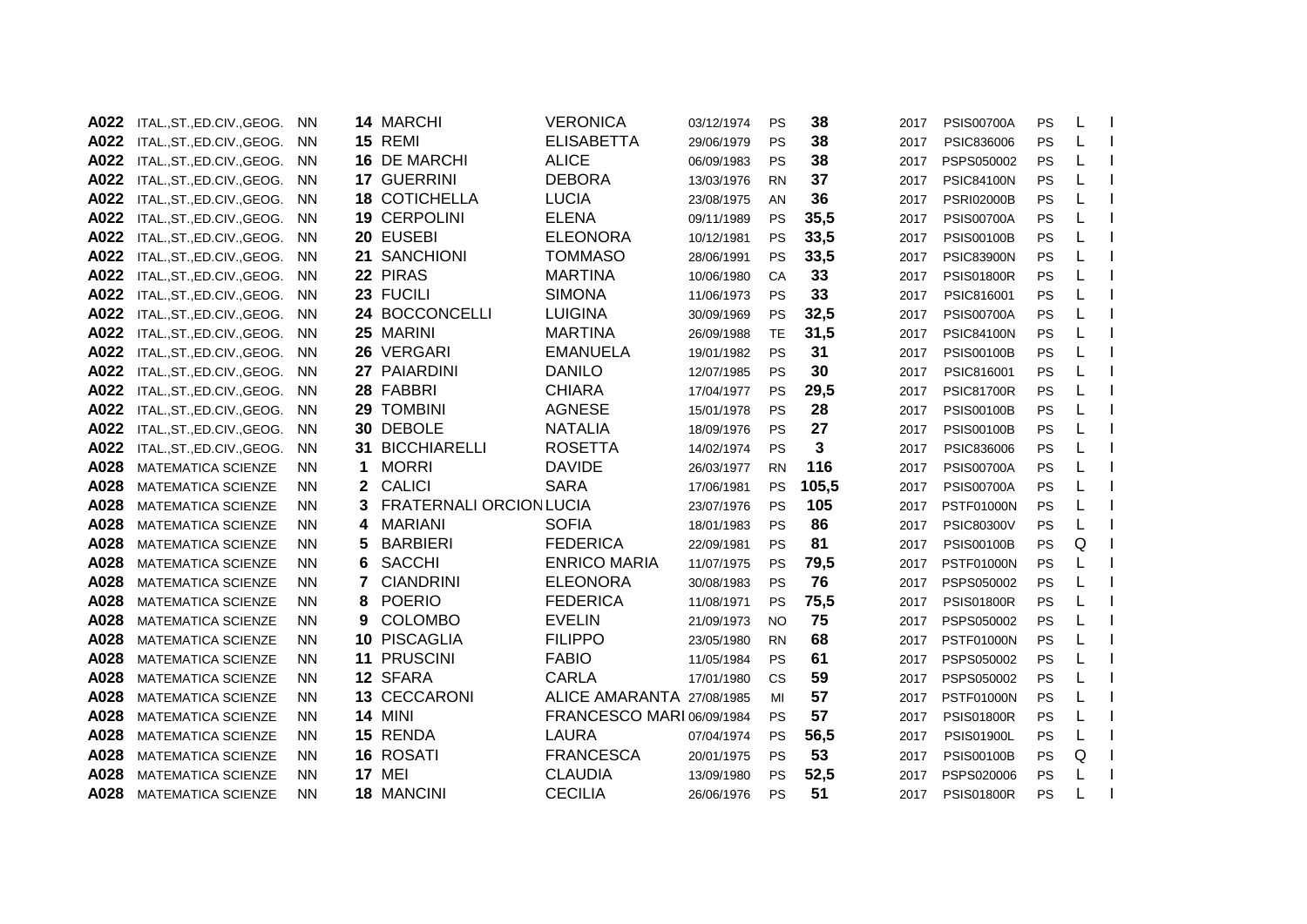| A028 | <b>MATEMATICA SCIENZE</b> | <b>NN</b> | 19 MEROLLI            | <b>CLAUDIA</b>   | 23/09/1963 | <b>PS</b> | 50    | 2017 | PSPS020006        | PS        | L |  |
|------|---------------------------|-----------|-----------------------|------------------|------------|-----------|-------|------|-------------------|-----------|---|--|
| A028 | <b>MATEMATICA SCIENZE</b> | <b>NN</b> | 20 MADDANU            | <b>CORINNA</b>   | 30/03/1980 | <b>NU</b> | 49,5  | 2017 | <b>PSTF01000N</b> | PS        | L |  |
| A028 | <b>MATEMATICA SCIENZE</b> | <b>NN</b> | <b>21 LIGI</b>        | <b>DANIELA</b>   | 04/02/1986 | PS        | 47,5  | 2017 | <b>PSIS00100B</b> | PS        | L |  |
| A028 | <b>MATEMATICA SCIENZE</b> | <b>NN</b> | 22 BIAGIOTTI          | <b>SARA</b>      | 19/08/1981 | <b>RN</b> | 47,5  | 2017 | PSPS050002        | PS        | L |  |
| A028 | <b>MATEMATICA SCIENZE</b> | <b>NN</b> | 23 GUIDARELLI         | <b>GIULIA</b>    | 01/03/1986 | <b>PS</b> | 47    | 2017 | <b>PSIS01800R</b> | PS        |   |  |
| A028 | <b>MATEMATICA SCIENZE</b> | <b>NN</b> | 24 SEMPRUCCI          | <b>FEDERICA</b>  | 21/09/1976 | <b>PS</b> | 45    | 2017 | <b>PSIC82500Q</b> | PS        | L |  |
| A028 | <b>MATEMATICA SCIENZE</b> | NN.       | 25 LUCCHI             | <b>SUSANNA</b>   | 27/12/1984 | <b>PS</b> | 45    | 2017 | <b>PSIS00100B</b> | PS        | L |  |
| A028 | MATEMATICA SCIENZE        | <b>NN</b> | 26 GIAMPERI           | <b>LAURA</b>     | 13/11/1967 | PG        | 43,5  | 2017 | <b>PSIS01800R</b> | PS        | L |  |
| A028 | <b>MATEMATICA SCIENZE</b> | <b>NN</b> | 27 FEDERICI           | <b>MARA</b>      | 19/11/1975 | <b>PS</b> | 43    | 2017 | <b>PSIC84100N</b> | PS        | L |  |
| A028 | <b>MATEMATICA SCIENZE</b> | <b>NN</b> | 28 CASADEI            | <b>LORENZO</b>   | 14/07/1991 | <b>RN</b> | 41,5  | 2017 | <b>PSIS00100B</b> | PS        | L |  |
| A028 | <b>MATEMATICA SCIENZE</b> | <b>NN</b> | 29 SPADONI            | <b>CINZIA</b>    | 10/04/1983 | <b>PS</b> | 39    | 2017 | PSPS050002        | PS        | L |  |
| A028 | <b>MATEMATICA SCIENZE</b> | <b>NN</b> | <b>30 FRATTALLONE</b> | <b>FRANCESCO</b> | 09/02/1979 | MI        | 39    | 2017 | <b>PSIS01800R</b> | PS        | L |  |
| A028 | <b>MATEMATICA SCIENZE</b> | <b>NN</b> | 31 GUIDI              | <b>GIOVANNI</b>  | 27/09/1963 | <b>PS</b> | 38    | 2017 | <b>PSIS00100B</b> | PS        | L |  |
| A028 | <b>MATEMATICA SCIENZE</b> | <b>NN</b> | 32 BIANCHI            | <b>AGNESE</b>    | 03/04/1985 | <b>PS</b> | 36    | 2017 | PSPS01000G        | PS        | L |  |
| A028 | <b>MATEMATICA SCIENZE</b> | <b>NN</b> | 33 BARTOLUCCI         | <b>MICHELE</b>   | 15/11/1977 | <b>PS</b> | 34    | 2017 | PSPS050002        | PS        | L |  |
| A028 | <b>MATEMATICA SCIENZE</b> | <b>NN</b> | <b>34 PAGLIARDINI</b> | <b>DAYANA</b>    | 25/05/1990 | <b>PS</b> | 33,5  | 2017 | PSPS050002        | PS        | L |  |
| A028 | <b>MATEMATICA SCIENZE</b> | <b>NN</b> | <b>35 MANCINELLI</b>  | <b>LORENZO</b>   | 19/10/1975 | <b>PS</b> | 33    | 2017 | PSIC810002        | PS        |   |  |
| A028 | <b>MATEMATICA SCIENZE</b> | <b>NN</b> | <b>36 TAMBURINI</b>   | <b>ANDREA</b>    | 23/01/1989 | <b>PS</b> | 33    | 2017 | <b>PSIS01300N</b> | PS        |   |  |
| A028 | <b>MATEMATICA SCIENZE</b> | <b>NN</b> | 37 MATTEI             | <b>ROBERTA</b>   | 04/04/1985 | <b>PS</b> | 33    | 2017 | PSIC837002        | PS        | L |  |
| A028 | <b>MATEMATICA SCIENZE</b> | NN.       | 38 MANGANI            | <b>GIOVANNA</b>  | 14/03/1973 | <b>PS</b> | 33    | 2017 | <b>PSTF01000N</b> | <b>PS</b> | L |  |
| A028 | <b>MATEMATICA SCIENZE</b> | <b>NN</b> | 39 SPADONI            | <b>NOEMI</b>     | 08/06/1981 | <b>PS</b> | 32    | 2017 | <b>PSIS00100B</b> | PS        | L |  |
| A028 | MATEMATICA SCIENZE        | <b>NN</b> | 40 MARE               | <b>ROSARIO</b>   | 27/05/1982 | <b>RG</b> | 32    | 2017 | <b>PSIC83800T</b> | PS        | L |  |
| A028 | <b>MATEMATICA SCIENZE</b> | <b>NN</b> | 41 TARINI             | <b>DIEGO</b>     | 21/03/1986 | <b>PS</b> | 31    | 2017 | <b>PSIC82400X</b> | PS        | L |  |
| A028 | <b>MATEMATICA SCIENZE</b> | <b>NN</b> | <b>42 PRANTEDA</b>    | <b>SILVANA</b>   | 18/11/1975 | FG        | 30,75 | 2017 | <b>PSIS00600E</b> | PS        | L |  |
| A028 | <b>MATEMATICA SCIENZE</b> | <b>NN</b> | 43 LANI               | <b>GABRIELE</b>  | 10/05/1987 | <b>PS</b> | 29    | 2017 | PSPS050002        | PS        | L |  |
| A028 | <b>MATEMATICA SCIENZE</b> | <b>NN</b> | 44 PESACANE           | <b>ANGELA</b>    | 13/03/1979 | <b>RM</b> | 28    | 2017 | PSIS002007        | PS        | D |  |
| A028 | <b>MATEMATICA SCIENZE</b> | <b>NN</b> | <b>45 MENGARELLI</b>  | <b>DONATO</b>    | 16/02/1965 | <b>PS</b> | 28    | 2017 | <b>PSIC83900N</b> | PS        | L |  |
| A028 | <b>MATEMATICA SCIENZE</b> | <b>NN</b> | 46 DOMENICHELLI       | <b>PAOLA</b>     | 04/11/1962 | <b>RM</b> | 27,5  | 2017 | PSIC837002        | PS        | L |  |
| A028 | <b>MATEMATICA SCIENZE</b> | <b>NN</b> | 47 ROSSI              | <b>SERENA</b>    | 09/02/1989 | <b>PS</b> | 27    | 2017 | PSPS020006        | PS        | L |  |
| A028 | <b>MATEMATICA SCIENZE</b> | <b>NN</b> | <b>48 FRATERNALI</b>  | <b>ANDREA</b>    | 20/08/1987 | <b>PS</b> | 27    | 2017 | <b>PSIS00700A</b> | PS        |   |  |
| A028 | <b>MATEMATICA SCIENZE</b> | <b>NN</b> | <b>49 CUPPARONI</b>   | <b>MAURA</b>     | 09/08/1969 | <b>BO</b> | 26,5  | 2017 | <b>PSIC83900N</b> | PS        |   |  |
| A028 | <b>MATEMATICA SCIENZE</b> | <b>NN</b> | 50 ANGELINI           | <b>BENEDETTA</b> | 24/10/1981 | <b>PS</b> | 26,5  | 2017 | <b>PSIC80500E</b> | PS        | L |  |
| A028 | <b>MATEMATICA SCIENZE</b> | <b>NN</b> | 51 MAGI               | <b>GLORIA</b>    | 15/02/1982 | <b>PS</b> | 26    | 2017 | <b>PSTF01000N</b> | PS        | L |  |
| A028 | MATEMATICA SCIENZE        | <b>NN</b> | 52 MUCELLI            | <b>LUCA</b>      | 25/11/1974 | <b>PS</b> | 25,5  | 2017 | <b>PSTF01000N</b> | PS        | L |  |
| A028 | <b>MATEMATICA SCIENZE</b> | <b>NN</b> | 53 NANNI              | <b>WALTER</b>    | 13/03/1964 | <b>PS</b> | 24,5  | 2017 | <b>PSIS00100B</b> | PS        | L |  |
| A028 | <b>MATEMATICA SCIENZE</b> | <b>NN</b> | 54 DEL SORBO          | <b>VALENTINA</b> | 16/08/1984 | AP        | 24,5  | 2017 | <b>PSSD04000T</b> | PS        |   |  |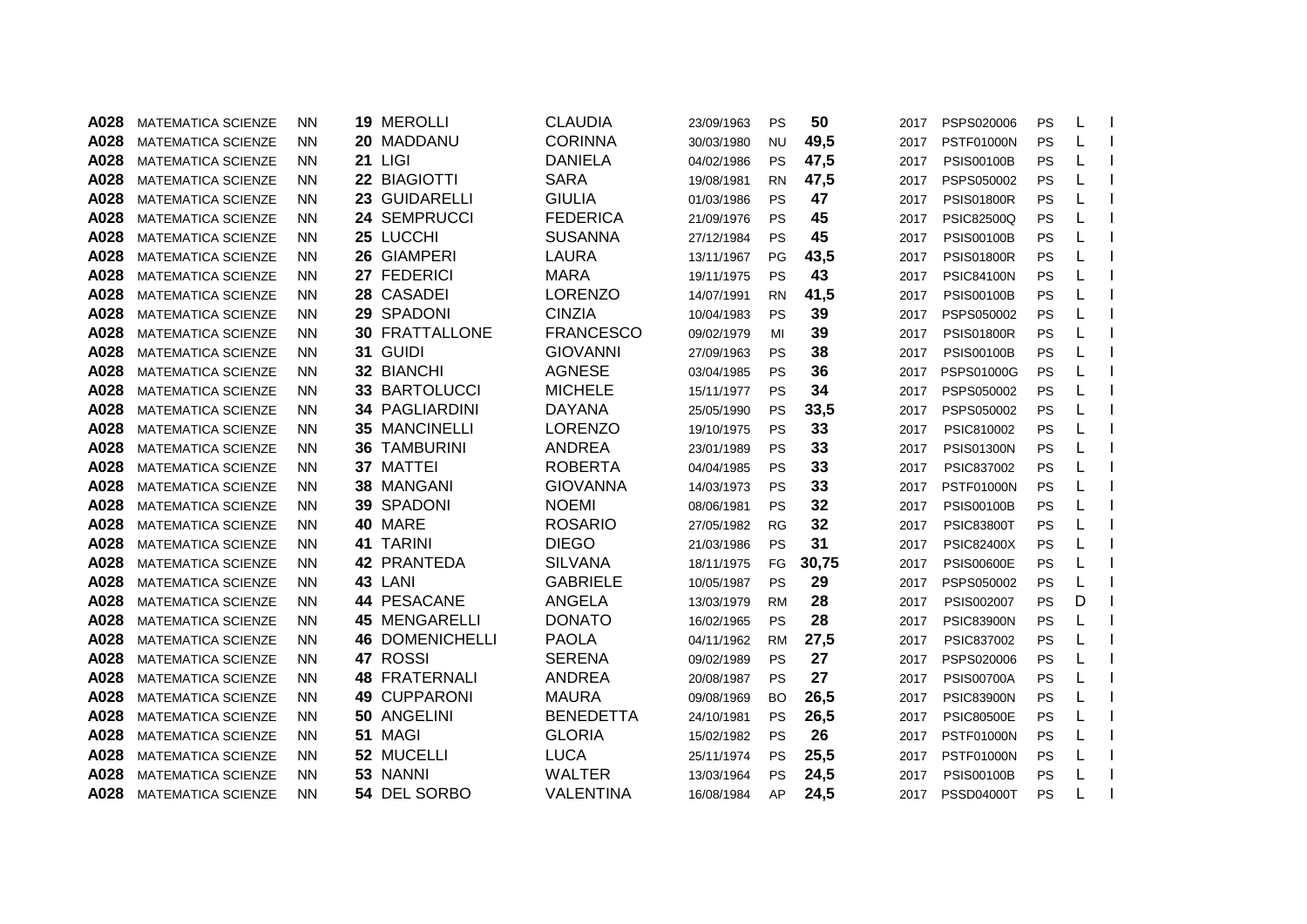| A028 | <b>MATEMATICA SCIENZE</b> | <b>NN</b> |              | <b>55 MONTANARI</b> | <b>SILVIA</b>              | 12/06/1985 | <b>PS</b> | 24    | 2017 | <b>PSIS00100B</b> | PS | L |  |
|------|---------------------------|-----------|--------------|---------------------|----------------------------|------------|-----------|-------|------|-------------------|----|---|--|
| A028 | <b>MATEMATICA SCIENZE</b> | <b>NN</b> |              | 56 DAVANI           | PAOLO AGOSTINO 10/03/1956  |            | <b>PS</b> | 24    | 2017 | <b>PSIS00100B</b> | PS | L |  |
| A028 | <b>MATEMATICA SCIENZE</b> | <b>NN</b> |              | 57 SACCHINI         | <b>CARLO ALBERTO</b>       | 29/07/1962 | <b>PS</b> | 23    | 2017 | <b>PSIS01300N</b> | PS | L |  |
| A028 | <b>MATEMATICA SCIENZE</b> | <b>NN</b> |              | 58 ANNIBALI         | <b>FABRIZIO</b>            | 09/12/1961 | <b>PS</b> | 23    | 2017 | <b>PSTF01000N</b> | PS |   |  |
| A028 | MATEMATICA SCIENZE        | ΝN        |              | <b>59 FALCIONI</b>  | <b>FEDRICA</b>             | 16/02/1974 | <b>PS</b> | 21,5  | 2017 | <b>PSIS01300N</b> | PS |   |  |
| A028 | <b>MATEMATICA SCIENZE</b> | ΝN        |              | 60 VANNI            | ANNALISA                   | 03/01/1977 | <b>PS</b> | 21    | 2017 | PSIS003003        | PS |   |  |
| A028 | <b>MATEMATICA SCIENZE</b> | ΝN        |              | 61 PANICCIA         | <b>PIERPAOLO</b>           | 29/06/1987 | <b>CH</b> | 20    | 2017 | <b>PSTF01000N</b> | PS |   |  |
| A028 | <b>MATEMATICA SCIENZE</b> | <b>NN</b> |              | 62 ULIVA            | <b>LINDA</b>               | 30/03/1992 | <b>PS</b> | 18,5  | 2017 | <b>PSPC01000C</b> | PS | L |  |
| A028 | <b>MATEMATICA SCIENZE</b> | <b>NN</b> |              | 63 CIANDRINI        | <b>MATTEO</b>              | 15/01/1981 | <b>PS</b> | 18    | 2017 | PSIC837002        | PS | L |  |
| A028 | <b>MATEMATICA SCIENZE</b> | <b>NN</b> |              | 64 CANELLI          | <b>SABRINA</b>             | 12/06/1975 | FG        | 17    | 2017 | <b>PSTF01000N</b> | PS | L |  |
| A030 | MUSICA SC. I GR.          | <b>NN</b> | 1            | <b>BRAY</b>         | <b>DANIELA</b>             | 23/03/1983 | LE        | 81,5  | 2017 | PSIC837002        | PS | D |  |
| A030 | MUSICA SC. I GR.          | <b>NN</b> | $\mathbf{2}$ | SALVADORI           | <b>EMILIANO</b>            | 24/01/1974 | PS        | 73,25 | 2017 | <b>PSIS00100B</b> | PS | D |  |
| A030 | MUSICA SC. I GR.          | <b>NN</b> | 3            | VERCELLINI          | MARIANNA CONSIC 24/04/1989 |            | <b>BA</b> | 63    | 2017 | PSPS020006        | PS | L |  |
| A030 | MUSICA SC. I GR.          | <b>NN</b> | 4            | <b>BALDONI</b>      | <b>GIACOMO</b>             | 30/05/1983 | <b>PS</b> | 57    | 2017 | <b>PSIS00100B</b> | PS | Q |  |
| A030 | MUSICA SC. I GR.          | <b>NN</b> | 5            | <b>ROSANI</b>       | <b>OLESYA</b>              | 27/05/1979 | EE        | 46,5  | 2017 | PSPS020006        | PS |   |  |
| A030 | MUSICA SC. I GR.          | <b>NN</b> | 6            | <b>GENTILETTI</b>   | <b>DANIELA</b>             | 01/04/1982 | <b>BO</b> | 42,5  | 2017 | <b>PSIC82100C</b> | PS |   |  |
| A030 | MUSICA SC. I GR.          | <b>NN</b> | 7            | <b>JAIME</b>        | XIMENA ALEXANDI 09/12/1980 |            | <b>EE</b> | 42    | 2017 | PSPS020006        | PS |   |  |
| A030 | MUSICA SC. I GR.          | <b>NN</b> | 8            | MEZZANOTTI          | <b>CHIARA</b>              | 24/01/1978 | <b>PS</b> | 38,5  | 2017 | PSPS020006        | PS |   |  |
| A030 | MUSICA SC. I GR.          | <b>NN</b> | 9            | <b>PANNI</b>        | FRANCESCO PAOL 02/04/1964  |            | AN        | 36    | 2017 | PSPS020006        | PS |   |  |
| A030 | MUSICA SC. I GR.          | <b>NN</b> |              | <b>10 BALDELLI</b>  | <b>GIAMPAOLO</b>           | 09/10/1992 | <b>PS</b> | 32    | 2017 | PSPS020006        | PS |   |  |
| A030 | MUSICA SC. I GR.          | <b>NN</b> |              | 11 KOZLOV           | <b>ARTEM</b>               | 01/05/1986 | EE        | 32    | 2017 | PSPS020006        | PS |   |  |
| A030 | MUSICA SC. I GR.          | <b>NN</b> |              | 12 GIAVOLI          | <b>FRANCESCA</b>           | 21/09/1974 | <b>PS</b> | 31,75 | 2017 | PSPS020006        | PS | L |  |
| A030 | MUSICA SC. I GR.          | <b>NN</b> |              | 13 NICOLINI         | <b>JESSICA</b>             | 16/07/1995 | <b>PS</b> | 29,5  | 2017 | PSPS020006        | PS | L |  |
| A030 | MUSICA SC. I GR.          | <b>NN</b> |              | 14 GRAZIUSO         | <b>ANDREA</b>              | 14/02/1973 | <b>PS</b> | 28    | 2017 | PSPS020006        | PS | D |  |
| A030 | MUSICA SC. I GR.          | <b>NN</b> |              | 15 MANGANI          | <b>MARIALAURA</b>          | 04/10/1997 | PS        | 26,5  | 2017 | <b>PSIS00600E</b> | PS | L |  |
| A030 | MUSICA SC. I GR.          | <b>NN</b> |              | 16 COCCIOLO         | <b>ANTONIO</b>             | 16/09/1997 | LE        | 26,5  | 2017 | PSPS020006        | PS | L |  |
| A030 | MUSICA SC. I GR.          | <b>NN</b> |              | 17 RAFFAELLI        | <b>FEDERICO</b>            | 26/09/1987 | <b>RN</b> | 26,5  | 2017 | PSPS020006        | PS |   |  |
| A030 | MUSICA SC. I GR.          | <b>NN</b> |              | 18 GAUDENZI         | <b>GIOVANNI</b>            | 30/06/1989 | <b>PS</b> | 25,5  | 2017 | PSPS020006        | PS | L |  |
| A030 | MUSICA SC. I GR.          | <b>NN</b> |              | 19 CASCIO           | <b>GRAZIA</b>              | 21/09/1988 | <b>RM</b> | 24    | 2017 | PSIC837002        | PS |   |  |
| A030 | MUSICA SC. I GR.          | <b>NN</b> |              | 20 VANNUCCI         | <b>SILVIA</b>              | 08/11/1975 | <b>RN</b> | 23,5  | 2017 | PSPS020006        | PS |   |  |
| A030 | MUSICA SC. I GR.          | <b>NN</b> |              | 21 CAMPOLUCCI       | <b>NICOLA</b>              | 16/01/1984 | <b>PS</b> | 21    | 2017 | PSPS020006        | PS |   |  |
| A030 | MUSICA SC. I GR.          | <b>NN</b> |              | 22 PASQUINI         | <b>KATIA</b>               | 17/10/1979 | <b>PS</b> | 21    | 2017 | PSPS050002        | PS | D |  |
| A030 | MUSICA SC. I GR.          | <b>NN</b> |              | 23 MAGI             | <b>ALESSANDRO</b>          | 02/09/1982 | <b>PS</b> | 21    | 2017 | <b>PSIS00100B</b> | PS | L |  |
| A030 | MUSICA SC. I GR.          | <b>NN</b> |              | 24 LOVINO           | <b>DANILO</b>              | 03/12/1983 | <b>VA</b> | 20    | 2017 | <b>PSIC82000L</b> | PS | D |  |
| A030 | MUSICA SC. I GR.          | <b>NN</b> |              | 25 SPAGNA           | LAURA                      | 13/06/1986 | <b>PS</b> | 16,5  | 2017 | PSPS020006        | PS | L |  |
| A030 | MUSICA SC. I GR.          | <b>NN</b> |              | 26 GAUDENZI         | <b>TOMMASO</b>             | 29/03/1997 | <b>PS</b> | 12,5  | 2017 | PSPS020006        | PS |   |  |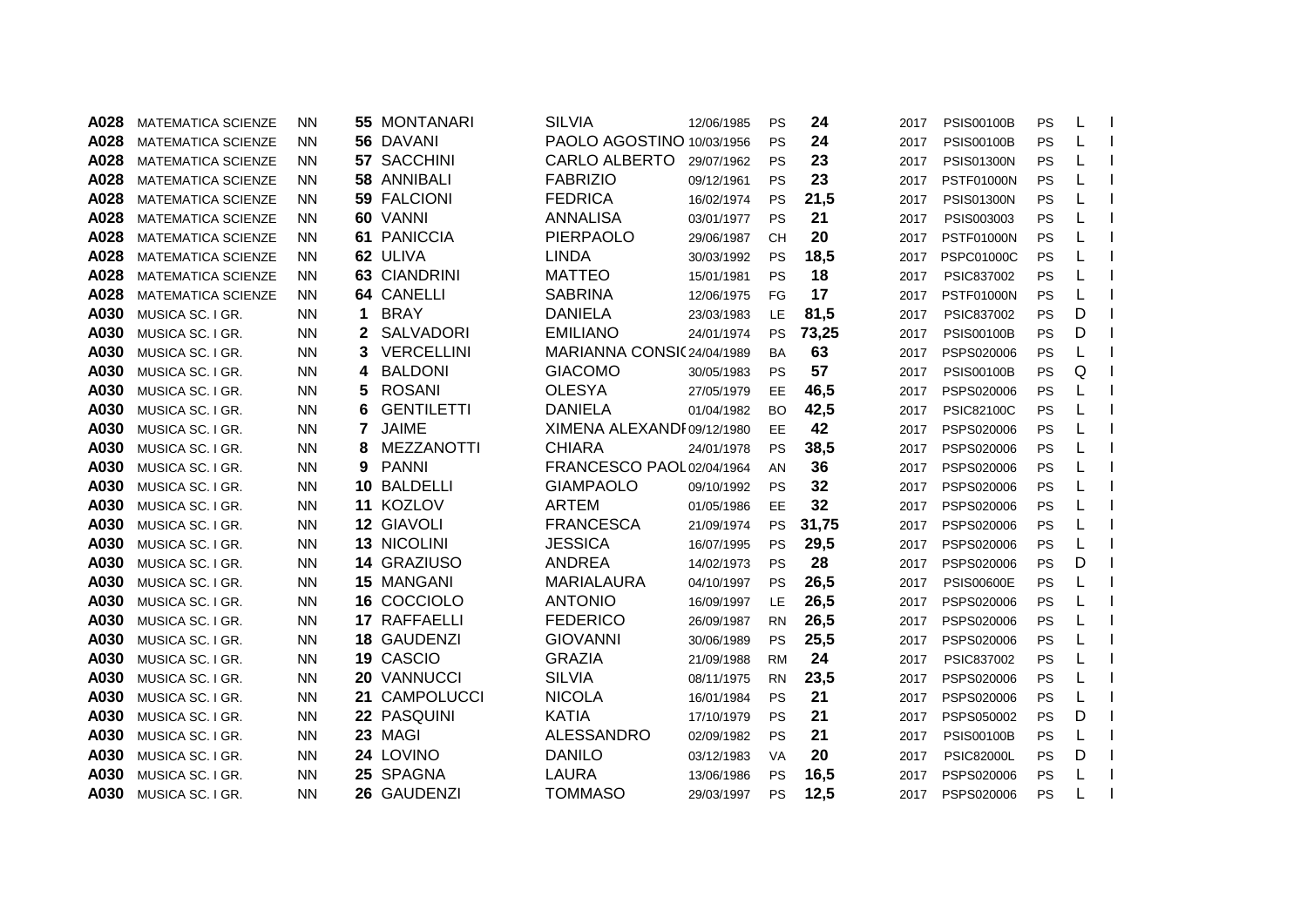| A030 | MUSICA SC. I GR.       | <b>NN</b> |    | 27 DELLA CERRA             | <b>FEDERICO</b>           | 13/03/1994 | AV        | 12,5  | 2017 | PSPS020006        | <b>PS</b> | L |  |
|------|------------------------|-----------|----|----------------------------|---------------------------|------------|-----------|-------|------|-------------------|-----------|---|--|
| A030 | MUSICA SC. I GR.       | <b>NN</b> |    | 28 CATANI                  | <b>SILVIA</b>             | 12/01/1979 | <b>PS</b> | 12,5  | 2017 | PSPS020006        | PS        |   |  |
| A030 | MUSICA SC. I GR.       | <b>NN</b> |    | 29 RIPANI                  | <b>MARCO</b>              | 24/03/1984 | <b>PS</b> | 12    | 2017 | <b>PSIS00700A</b> | PS        |   |  |
| A030 | MUSICA SC. I GR.       | <b>NN</b> |    | <b>30 BISCIOLI</b>         | <b>BRUNANGELO</b>         | 01/04/1981 | AN        | 12    | 2017 | <b>PSIS00100B</b> | <b>PS</b> | Q |  |
| A049 | SC. MOT.SPORT. SC. I°  | NN.       | 1  | <b>VECCHIONE</b>           | AMELIA                    | 18/04/1955 | <b>PS</b> | 123,5 | 2017 | <b>PSIS01900L</b> | PS        |   |  |
| A049 | SC. MOT.SPORT. SC. I ° | NN.       |    | 2 ANGELUCCI                | <b>ELISABETTA</b>         | 14/05/1969 | PS        | 109   | 2017 | PSIS002007        | PS        |   |  |
| A049 | SC. MOT.SPORT. SC. I ° | NN.       | 3. | LANGELLA                   | EVELINA IVANA             | 16/04/1980 | <b>NA</b> | 101,5 | 2017 | <b>PSIS01900L</b> | <b>PS</b> |   |  |
| A049 | SC. MOT.SPORT. SC. I°  | <b>NN</b> | 4  | <b>SACCHI</b>              | <b>ROMINA</b>             | 21/06/1973 | <b>PS</b> | 96,5  | 2017 | <b>PSIS01900L</b> | PS        | L |  |
| A049 | SC. MOT.SPORT. SC. I°  | <b>NN</b> | 5  | <b>BRAVI</b>               | <b>GIORGIO</b>            | 30/11/1980 | <b>PS</b> | 90    | 2017 | <b>PSIS00700A</b> | PS        | E |  |
| A049 | SC. MOT.SPORT. SC. I°  | NN.       | 6  | <b>NORMANNO</b>            | <b>ANTONELLA</b>          | 25/01/1968 | LE        | 74,5  | 2017 | <b>PSIS00700A</b> | PS        | L |  |
| A049 | SC. MOT.SPORT. SC. I ° | <b>NN</b> | 7  | <b>CECCARINI</b>           | <b>ALFREDO</b>            | 03/05/1987 | EE        | 64,5  | 2017 | <b>PSSD04000T</b> | PS        |   |  |
| A049 | SC. MOT.SPORT. SC. I°  | <b>NN</b> | 8  | <b>GIOMMI</b>              | <b>VALERIA</b>            | 30/11/1970 | <b>PS</b> | 58    | 2017 | <b>PSIC81700R</b> | PS        | D |  |
| A049 | SC. MOT.SPORT. SC. I°  | <b>NN</b> | 9  | <b>GIORDANO</b>            | FRANCESCO MARI 23/07/1989 |            | MT        | 57,5  | 2017 | <b>PSIS00700A</b> | PS        | L |  |
| A049 | SC. MOT.SPORT. SC. I°  | <b>NN</b> |    | 10 PATRIGNANI              | <b>SILVIA</b>             | 04/01/1986 | <b>PS</b> | 53    | 2017 | PSPS050002        | PS        |   |  |
| A049 | SC. MOT.SPORT. SC. I ° | <b>NN</b> |    | 11 DE BIASE                | <b>LUCIA SONIA</b>        | 19/04/1963 | FG        | 52,5  | 2017 | <b>PSTF01000N</b> | PS        |   |  |
| A049 | SC. MOT.SPORT. SC. I°  | <b>NN</b> |    | 12 ROSSETTI                | <b>ALIDA</b>              | 18/03/1968 | LE        | 38    | 2017 | PSIC836006        | PS        |   |  |
| A049 | SC. MOT.SPORT. SC. I ° | NN.       |    | 13 AGOSTINI                | <b>ROSELLA</b>            | 11/04/1961 | <b>PS</b> | 37    | 2017 | PSIC837002        | <b>PS</b> |   |  |
| A049 | SC. MOT.SPORT. SC. I ° | <b>NN</b> |    | <b>14 SANCHINI</b>         | <b>EVA</b>                | 01/07/1969 | <b>PS</b> | 36,5  | 2017 | <b>PSIC84000T</b> | PS        | D |  |
| A049 | SC. MOT.SPORT. SC. I ° | <b>NN</b> |    | 15 CROCE                   | <b>DOMENICO</b>           | 29/03/1969 | FG        | 33    | 2017 | <b>PSTD10000N</b> | PS        |   |  |
| A049 | SC. MOT.SPORT. SC. I ° | <b>NN</b> |    | <b>16 CIARONI</b>          | <b>GIOVANNI</b>           | 20/04/1983 | <b>PS</b> | 29,5  | 2017 | <b>PSTF01000N</b> | PS        |   |  |
| A049 | SC. MOT.SPORT. SC. I°  | <b>NN</b> |    | 17 BERNINI                 | <b>ANGELO</b>             | 17/04/1978 | <b>PS</b> | 29    | 2017 | PSIC837002        | PS        |   |  |
| A049 | SC. MOT.SPORT. SC. I°  | <b>NN</b> |    | <b>18 MARTIRE LICCARDI</b> | <b>MILENA ROSA</b>        | 05/03/1969 | FG        | 28,5  | 2017 | PSIC837002        | PS        |   |  |
| A049 | SC. MOT.SPORT. SC. I°  | NN.       |    | 19 PASSARELLI              | <b>MARIALUISA</b>         | 27/03/1979 | <b>BA</b> | 28    | 2017 | PSIC836006        | PS        | L |  |
| A049 | SC. MOT.SPORT. SC. I°  | <b>NN</b> |    | 20 ELIA                    | <b>ARIANNA</b>            | 15/08/1991 | <b>BR</b> | 28    | 2017 | <b>PSTF01000N</b> | PS        |   |  |
| A049 | SC. MOT.SPORT. SC. I ° | <b>NN</b> |    | 21 CIAVAGLIA               | <b>MARTINA</b>            | 07/07/1985 | <b>PS</b> | 27    | 2017 | <b>PSPC03000N</b> | PS        |   |  |
| A049 | SC. MOT.SPORT. SC. I°  | <b>NN</b> |    | 22 PORRO                   | <b>GIACOMO</b>            | 18/02/1990 | <b>GE</b> | 26,5  | 2017 | <b>PSIS00100B</b> | <b>PS</b> |   |  |
| A049 | SC. MOT.SPORT. SC. I°  | <b>NN</b> |    | 23 BARBATO                 | <b>TOMMASO</b>            | 03/10/1980 | <b>PS</b> | 26    | 2017 | <b>PSTF01000N</b> | PS        |   |  |
| A049 | SC. MOT.SPORT. SC. I°  | <b>NN</b> |    | 24 TRIVELLONE              | <b>GIANLUCA</b>           | 22/08/1976 | <b>CH</b> | 25,5  | 2017 | <b>PSIC81700R</b> | PS        | D |  |
| A049 | SC. MOT.SPORT. SC. I°  | <b>NN</b> |    | 25 SALVI                   | <b>ANDREA</b>             | 12/03/1967 | <b>MC</b> | 25,5  | 2017 | <b>PSIC80400P</b> | <b>PS</b> |   |  |
| A049 | SC. MOT.SPORT. SC. I ° | <b>NN</b> |    | 26 CELLINI                 | <b>SIMONE</b>             | 10/12/1980 | <b>PS</b> | 25,5  | 2017 | <b>PSIS00700A</b> | <b>PS</b> |   |  |
| A049 | SC. MOT.SPORT. SC. I°  | <b>NN</b> |    | 27 TOSETTO                 | <b>INGRID</b>             | 12/11/1965 | <b>BZ</b> | 25,5  | 2017 | PSIC837002        | PS        | D |  |
| A049 | SC. MOT.SPORT. SC. I ° | <b>NN</b> |    | 28 BATTISTINI              | <b>SILVIA</b>             | 08/09/1987 | AN        | 25    | 2017 | <b>PSIC83900N</b> | <b>PS</b> | L |  |
| A049 | SC. MOT.SPORT. SC. I ° | <b>NN</b> |    | 29 PIZZA                   | <b>FRANCESCO</b>          | 11/05/1990 | LE        | 24,5  | 2017 | <b>PSTF01000N</b> | PS        |   |  |
| A049 | SC. MOT.SPORT. SC. I°  | <b>NN</b> |    | 30 CLEMENTI                | <b>SIMONE</b>             | 20/08/1988 | <b>PS</b> | 24    | 2017 | <b>PSIS00100B</b> | PS        | L |  |
| A049 | SC. MOT.SPORT. SC. I°  | <b>NN</b> |    | 31 VIRDUZZO                | <b>VINCENZO</b>           | 14/04/1987 | <b>RG</b> | 23,5  | 2017 | <b>PSIS01800R</b> | PS        | L |  |
| A060 | TECNOLOGIA SC. I GR.   | <b>NN</b> | 1  | DE LUCA                    | <b>ROBERTA</b>            | 01/12/1976 | <b>PS</b> | 133   | 2017 | PSIS003003        | PS        |   |  |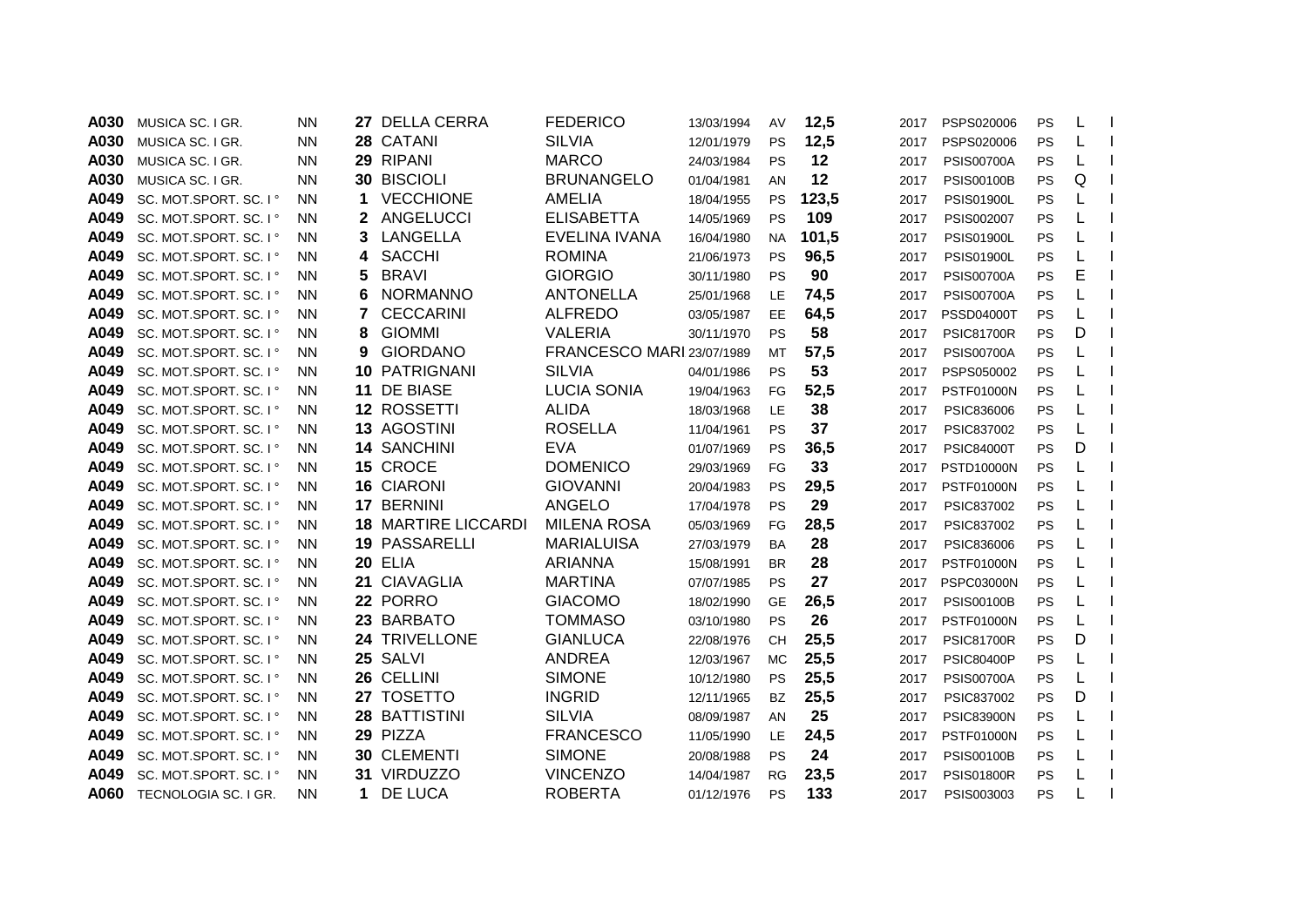| A060 | TECNOLOGIA SC. I GR. | <b>NN</b> | 2 | <b>TANFERNA</b>    | <b>FRANCESCO</b>  | 05/02/1974 | PS        | 111  | 2017 | <b>PSIS01300N</b> | PS | L |  |
|------|----------------------|-----------|---|--------------------|-------------------|------------|-----------|------|------|-------------------|----|---|--|
| A060 | TECNOLOGIA SC. I GR. | NN.       | 3 | <b>SERAFINI</b>    | <b>GIOVANNI</b>   | 26/09/1956 | PS        | 109  | 2017 | PSIC810002        | PS | L |  |
| A060 | TECNOLOGIA SC. I GR. | <b>NN</b> | 4 | <b>MATTIOLI</b>    | <b>SIMONE</b>     | 17/01/1969 | <b>PS</b> | 106  | 2017 | <b>PSIS01300N</b> | PS | L |  |
| A060 | TECNOLOGIA SC. I GR. | <b>NN</b> | 5 | <b>MENCARELLI</b>  | <b>SAMUELE</b>    | 02/11/1970 | <b>PS</b> | 93   | 2017 | <b>PSTF01000N</b> | PS | L |  |
| A060 | TECNOLOGIA SC. I GR. | <b>NN</b> | 6 | <b>SALUCCI</b>     | <b>SILVIA</b>     | 05/07/1964 | <b>PS</b> | 80   | 2017 | <b>PSIS00100B</b> | PS |   |  |
| A060 | TECNOLOGIA SC. I GR. | <b>NN</b> | 7 | <b>BIANCHI</b>     | <b>ANGELA</b>     | 06/12/1961 | <b>PS</b> | 46   | 2017 | <b>PSTF01000N</b> | PS |   |  |
| A060 | TECNOLOGIA SC. I GR. | <b>NN</b> | 8 | <b>BRUNETTI</b>    | <b>ELEONORA</b>   | 15/05/1983 | <b>PS</b> | 42,5 | 2017 | <b>PSTD10000N</b> | PS | L |  |
| A060 | TECNOLOGIA SC. I GR. | NN.       | 9 | CONSALVO           | <b>FEDERICA</b>   | 21/06/1988 | <b>CH</b> | 40   | 2017 | <b>PSTF01000N</b> | PS | L |  |
| A060 | TECNOLOGIA SC. I GR. | <b>NN</b> |   | 10 GIRELLI         | <b>SILVIA</b>     | 08/04/1982 | <b>PS</b> | 39,5 | 2017 | <b>PSTF01000N</b> | PS | L |  |
| A060 | TECNOLOGIA SC. I GR. | <b>NN</b> |   | 11 SPADONI         | <b>CINZIA</b>     | 10/04/1983 | <b>PS</b> | 39   | 2017 | PSPS050002        | PS | L |  |
| A060 | TECNOLOGIA SC. I GR. | <b>NN</b> |   | 12 BERNARDINI      | <b>SARA</b>       | 08/09/1971 | <b>PS</b> | 38   | 2017 | <b>PSIC81100T</b> | PS | L |  |
| A060 | TECNOLOGIA SC. I GR. | NN.       |   | 13 MICCI           | <b>CLAUDIO</b>    | 10/04/1981 | <b>PS</b> | 37,5 | 2017 | PSIS002007        | PS | L |  |
| A060 | TECNOLOGIA SC. I GR. | <b>NN</b> |   | 14 SANTI           | <b>WALTER</b>     | 29/01/1963 | EE.       | 36,5 | 2017 | <b>PSIS00100B</b> | PS | L |  |
| A060 | TECNOLOGIA SC. I GR. | <b>NN</b> |   | <b>15 SANDRONI</b> | <b>AMBRA</b>      | 13/12/1981 | <b>PS</b> | 34   | 2017 | <b>PSTD10000N</b> | PS | L |  |
| A060 | TECNOLOGIA SC. I GR. | <b>NN</b> |   | 16 ROVINELLI       | <b>ANNALISA</b>   | 20/09/1984 | AN        | 33,5 | 2017 | <b>PSIC83200V</b> | PS | L |  |
| A060 | TECNOLOGIA SC. I GR. | <b>NN</b> |   | 17 DECARLI         | <b>DENISE</b>     | 16/09/1989 | <b>PS</b> | 33,5 | 2017 | <b>PSIS00100B</b> | PS | L |  |
| A060 | TECNOLOGIA SC. I GR. | <b>NN</b> |   | <b>18 ANGELINI</b> | TAMARA            | 30/11/1988 | <b>RN</b> | 33,5 | 2017 | <b>PSIS01300N</b> | PS | L |  |
| A060 | TECNOLOGIA SC. I GR. | <b>NN</b> |   | 19 MARZO           | <b>ALESSANDRA</b> | 14/08/1979 | LE        | 33   | 2017 | <b>PSIC82400X</b> | PS |   |  |
| A060 | TECNOLOGIA SC. I GR. | NN.       |   | 20 PERIONI         | <b>ELISA</b>      | 07/05/1991 | <b>PS</b> | 33   | 2017 | <b>PSIS01900L</b> | PS |   |  |
| A060 | TECNOLOGIA SC. I GR. | <b>NN</b> |   | 21 MAGI            | ALESSANDRO        | 02/09/1982 | <b>PS</b> | 32   | 2017 | <b>PSIS00100B</b> | PS |   |  |
| A060 | TECNOLOGIA SC. I GR. | <b>NN</b> |   | 22 SPADONI         | <b>NOEMI</b>      | 08/06/1981 | <b>PS</b> | 31   | 2017 | <b>PSIS00100B</b> | PS |   |  |
| A060 | TECNOLOGIA SC. I GR. | <b>NN</b> |   | 23 TINTI           | <b>DANIELE</b>    | 17/10/1980 | <b>PS</b> | 31   | 2017 | <b>PSIS00100B</b> | PS | L |  |
| A060 | TECNOLOGIA SC. I GR. | <b>NN</b> |   | 24 MORASCHINI      | <b>MARTA</b>      | 03/07/1980 | <b>PS</b> | 29,5 | 2017 | <b>PSIC83400E</b> | PS | L |  |
| A060 | TECNOLOGIA SC. I GR. | <b>NN</b> |   | 25 PISTONE         | <b>ERIBERTO</b>   | 02/12/1971 | PE        | 29,5 | 2017 | <b>PSRI02000B</b> | PS | L |  |
| A060 | TECNOLOGIA SC. I GR. | NN.       |   | 26 SANTI           | <b>LORENZO</b>    | 10/04/1967 | <b>PS</b> | 29,5 | 2017 | <b>PSTF01000N</b> | PS | L |  |
| A060 | TECNOLOGIA SC. I GR. | <b>NN</b> |   | 27 ROSCETTI        | <b>GIULIA</b>     | 10/07/1982 | AN        | 29   | 2017 | <b>PSPC01000C</b> | PS | L |  |
| A060 | TECNOLOGIA SC. I GR. | <b>NN</b> |   | 28 BENEDETTI       | <b>STEFANO</b>    | 13/11/1968 | <b>PS</b> | 29   | 2017 | <b>PSIS00100B</b> | PS | L |  |
| A060 | TECNOLOGIA SC. I GR. | <b>NN</b> |   | 29 RICCI           | <b>SERGIO</b>     | 28/02/1961 | <b>PS</b> | 29   | 2017 | <b>PSIS00100B</b> | PS | L |  |
| A060 | TECNOLOGIA SC. I GR. | <b>NN</b> |   | 30 SANTI           | <b>MARCO</b>      | 29/06/1982 | <b>RN</b> | 28,5 | 2017 | <b>PSTD10000N</b> | PS | L |  |
| A060 | TECNOLOGIA SC. I GR. | <b>NN</b> |   | 31 PANZIERI        | <b>ELISA</b>      | 10/03/1981 | <b>PS</b> | 28   | 2017 | <b>PSIC81700R</b> | PS | L |  |
| A060 | TECNOLOGIA SC. I GR. | <b>NN</b> |   | 32 ROSSI           | <b>JACOPO</b>     | 25/06/1990 | <b>PS</b> | 28   | 2017 | PSPS050002        | PS |   |  |
| A060 | TECNOLOGIA SC. I GR. | <b>NN</b> |   | 33 MAGI            | <b>MATTIA</b>     | 26/11/1987 | <b>PS</b> | 28   | 2017 | PSPS020006        | PS |   |  |
| A060 | TECNOLOGIA SC. I GR. | <b>NN</b> |   | 34 PRAIA           | <b>VITO</b>       | 05/09/1972 | <b>PA</b> | 27,5 | 2017 | <b>PSIS01900L</b> | PS | L |  |
| A060 | TECNOLOGIA SC. I GR. | NN.       |   | 35 PIVA            | <b>MONICA</b>     | 12/12/1989 | <b>PS</b> | 27   | 2017 | <b>PSIS00100B</b> | PS | L |  |
| A060 | TECNOLOGIA SC. I GR. | <b>NN</b> |   | 36 ROSSI           | <b>SERENA</b>     | 09/02/1989 | <b>PS</b> | 27   | 2017 | PSPS020006        | PS | L |  |
| A060 | TECNOLOGIA SC. I GR. | <b>NN</b> |   | 37 ZANDRI          | <b>CHIARA</b>     | 16/05/1982 | <b>PS</b> | 27   | 2017 | PSPS01000G        | PS |   |  |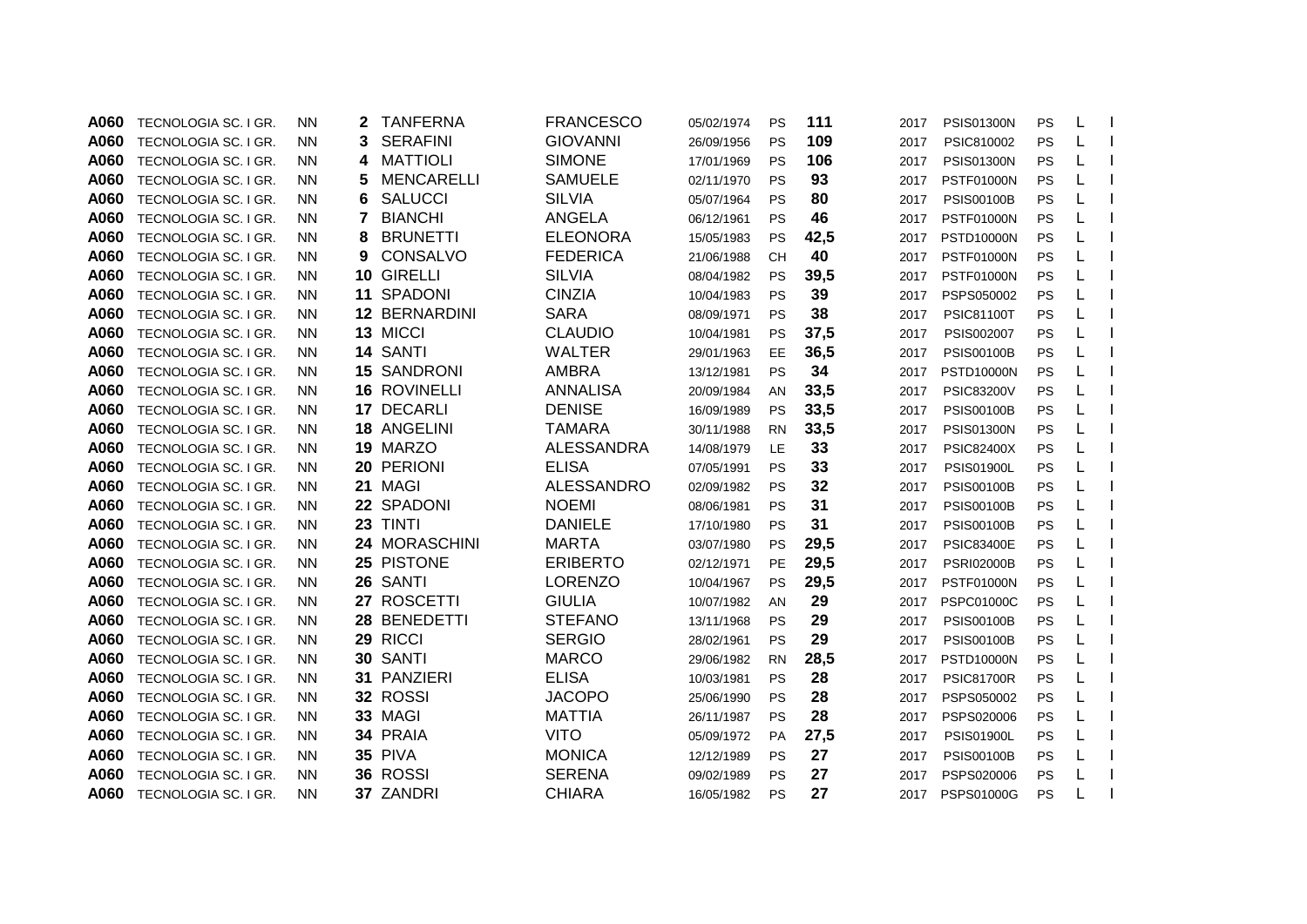| A060        | TECNOLOGIA SC. I GR.     | ΝN        |    | 38 PERUGINI                         | PIERPAOLO                 | 19/10/1962 | <b>PS</b> | 27    | 2017 | PSPS050002        | PS | L |  |
|-------------|--------------------------|-----------|----|-------------------------------------|---------------------------|------------|-----------|-------|------|-------------------|----|---|--|
| A060        | TECNOLOGIA SC. I GR.     | <b>NN</b> |    | 39 SERAFINI                         | <b>FILIPPO</b>            | 11/08/1979 | PS        | 26,5  | 2017 | <b>PSTF01000N</b> | PS |   |  |
| A060        | TECNOLOGIA SC. I GR.     | <b>NN</b> |    | <b>40 PAOLETTI</b>                  | <b>DAVIDE</b>             | 20/12/1981 | AN        | 26    | 2017 | <b>PSIC83400E</b> | PS |   |  |
| A060        | TECNOLOGIA SC. I GR.     | <b>NN</b> |    | 41 BALDINI                          | <b>MARTINA</b>            | 29/11/1990 | <b>RA</b> | 26    | 2017 | PSPS050002        | PS |   |  |
| A060        | TECNOLOGIA SC. I GR.     | <b>NN</b> |    | 42 LOMBARDO                         | <b>ANTONINO</b>           | 29/09/1983 | <b>ME</b> | 26    | 2017 | <b>PSTF01000N</b> | PS |   |  |
| A060        | TECNOLOGIA SC. I GR.     | NN.       |    | 43 RAGNI                            | <b>NADIA</b>              | 10/04/1964 | <b>PS</b> | 25,5  | 2017 | PSIC815005        | PS |   |  |
| A060        | TECNOLOGIA SC. I GR.     | <b>NN</b> |    | 44 GIRELLI                          | <b>FRANCESCA</b>          | 04/11/1980 | <b>PS</b> | 25    | 2017 | <b>PSTF01000N</b> | PS | L |  |
| A060        | TECNOLOGIA SC. I GR.     | <b>NN</b> |    | 45 FISCALETTI                       | <b>MARCO</b>              | 19/10/1981 | MI        | 24    | 2017 | PSPS01000G        | PS |   |  |
| A060        | TECNOLOGIA SC. I GR.     | <b>NN</b> |    | 46 DAVANI                           | PAOLO AGOSTINO 10/03/1956 |            | <b>PS</b> | 24    | 2017 | <b>PSIS00100B</b> | PS |   |  |
| A060        | TECNOLOGIA SC. I GR.     | <b>NN</b> |    | 47 MARIOTTI                         | <b>LUIGI</b>              | 22/12/1962 | PS        | 23,5  | 2017 | <b>PSRI02000B</b> | PS |   |  |
| A060        | TECNOLOGIA SC. I GR.     | <b>NN</b> |    | 48 SEVERINI                         | <b>SIMONA</b>             | 10/05/1985 | PS        | 23    | 2017 | <b>PSTF01000N</b> | PS |   |  |
| A060        | TECNOLOGIA SC. I GR.     | <b>NN</b> |    | <b>49 FALCIONI</b>                  | <b>FEDRICA</b>            | 16/02/1974 | <b>PS</b> | 21,5  | 2017 | <b>PSIS01300N</b> | PS |   |  |
| <b>AA25</b> | LINGUA STR. (FRANCESE NN |           | 1  | <b>BOLOGNINI</b>                    | <b>SABRINA</b>            | 05/09/1975 | <b>PS</b> | 121,5 | 2017 | <b>PSPC01000C</b> | PS |   |  |
| <b>AA25</b> | LINGUA STR. (FRANCESE NN |           | 2  | ALLEGREZZA                          | <b>SILVIA</b>             | 07/10/1981 | PS        | 119   | 2017 | PSPS01000G        | PS |   |  |
| <b>AA25</b> | LINGUA STR. (FRANCESE NN |           | 3  | <b>BATTELLI</b>                     | <b>CRISTINA</b>           | 16/12/1980 | PS        | 89    | 2017 | <b>PSIS01800R</b> | PS |   |  |
| <b>AA25</b> | LINGUA STR. (FRANCESE NN |           | 4  | <b>VERCELLINI</b>                   | <b>MARIANNA CONSIGLIA</b> | 24/04/1989 | <b>BA</b> | 68,5  | 2017 | PSPS020006        | PS |   |  |
| AA25        | LINGUA STR. (FRANCESE NN |           | 5. | <b>BEDETTI</b>                      | <b>LUCIA</b>              | 27/09/1970 | <b>RN</b> | 63    | 2017 | <b>PSIS00100B</b> | PS | Q |  |
| AA25        | LINGUA STR. (FRANCESE NN |           | 6  | <b>DEMONTIS</b>                     | <b>SILVIA</b>             | 05/12/1968 | <b>NU</b> | 58,5  | 2017 | <b>PSIS00100B</b> | PS |   |  |
| <b>AA25</b> | LINGUA STR. (FRANCESE NN |           | 7  | <b>GENNARI</b>                      | <b>FRANCESCA</b>          | 16/01/1975 | <b>PS</b> | 50    | 2017 | <b>PSIS00100B</b> | PS |   |  |
| AA25        | LINGUA STR. (FRANCESE NN |           | 8  | <b>ADRIANI</b>                      | <b>SONIA</b>              | 06/02/1975 | <b>PS</b> | 41,5  | 2017 | <b>PSIS00400V</b> | PS |   |  |
| AA25        | LINGUA STR. (FRANCESE NN |           | 9  | <b>GUERRA</b>                       | <b>CRISTINA</b>           | 11/12/1991 | PS        | 41    | 2017 | <b>PSIS00100B</b> | PS |   |  |
| <b>AA25</b> | LINGUA STR. (FRANCESE NN |           |    | 10 BERNARDINI                       | <b>PAOLA</b>              | 08/09/1975 | PS        | 38,5  | 2017 | <b>PSIS00100B</b> | PS |   |  |
| <b>AA25</b> | LINGUA STR. (FRANCESE NN |           | 11 | <b>BICCHIARELLI</b>                 | <b>VALENTINA</b>          | 31/08/1986 | PS        | 34    | 2017 | <b>PSIS01800R</b> | PS |   |  |
| <b>AA25</b> | LINGUA STR. (FRANCESE NN |           |    | 12 LORENZI                          | <b>ISABELLA</b>           | 15/01/1973 | <b>PS</b> | 32,5  | 2017 | PSIS002007        | PS |   |  |
| <b>AA25</b> | LINGUA STR. (FRANCESE NN |           |    | 13 BONAVENTURA CASI(MAURIZIO        |                           | 26/09/1976 | PS        | 23    | 2017 | <b>PSIS00700A</b> | PS |   |  |
| <b>AB25</b> | LINGUA STR.(INGLESE)     | <b>NN</b> | 1  | <b>CANCELLIERI</b>                  | <b>VALERIA</b>            | 14/01/1974 | PS        | 133   | 2017 | <b>PSIS00100B</b> | PS |   |  |
| <b>AB25</b> | LINGUA STR.(INGLESE)     | NN.       | 2  | SANSEVERINO                         | <b>GIULIANA</b>           | 13/10/1960 | <b>TA</b> | 122   | 2017 | <b>PSIC822008</b> | PS | Q |  |
| <b>AB25</b> | LINGUA STR.(INGLESE)     | <b>NN</b> | 3  | <b>BOLOGNINI</b>                    | <b>SABRINA</b>            | 05/09/1975 | <b>PS</b> | 116,5 | 2017 | <b>PSPC01000C</b> | PS |   |  |
| <b>AB25</b> | LINGUA STR.(INGLESE)     | NN.       | 4  | VALDIVIEZO VALDIVIE ANABEL CRISTINA |                           | 28/08/1975 | EE        | 79,5  | 2017 | <b>PSIS00100B</b> | PS |   |  |
| <b>AB25</b> | LINGUA STR.(INGLESE)     | <b>NN</b> | 5  | <b>RAFFAELLI</b>                    | <b>MONICA</b>             | 17/04/1966 | <b>PS</b> | 77    | 2017 | PSPS020006        | PS |   |  |
| <b>AB25</b> | LINGUA STR.(INGLESE)     | <b>NN</b> | 6  | <b>BATTELLI</b>                     | <b>CRISTINA</b>           | 16/12/1980 | <b>PS</b> | 68    | 2017 | <b>PSIS01800R</b> | PS |   |  |
| <b>AB25</b> | LINGUA STR.(INGLESE)     | <b>NN</b> | 7  | <b>GREGORI</b>                      | <b>MICHELA</b>            | 23/01/1982 | PS        | 66    | 2017 | <b>PSPC03000N</b> | PS |   |  |
| <b>AB25</b> | LINGUA STR.(INGLESE)     | <b>NN</b> | 8  | <b>GIABBANI</b>                     | <b>SARA</b>               | 19/11/1970 | <b>PS</b> | 64    | 2017 | <b>PSPC03000N</b> | PS | L |  |
| <b>AB25</b> | LINGUA STR.(INGLESE)     | <b>NN</b> | 9  | <b>DEMONTIS</b>                     | <b>SILVIA</b>             | 05/12/1968 | <b>NU</b> | 63,5  | 2017 | <b>PSIS00100B</b> | PS |   |  |
| <b>AB25</b> | LINGUA STR.(INGLESE)     | <b>NN</b> | 10 | <b>VERCELLINI</b>                   | MARIANNA CONSI(24/04/1989 |            | BA        | 62,5  | 2017 | PSPS020006        | PS |   |  |
| <b>AB25</b> | LINGUA STR.(INGLESE)     | ΝN        | 11 | <b>SCHIRINZI</b>                    | <b>RAFFAELLA</b>          | 10/07/1963 | <b>BR</b> | 56    | 2017 | <b>PSIS00100B</b> | PS |   |  |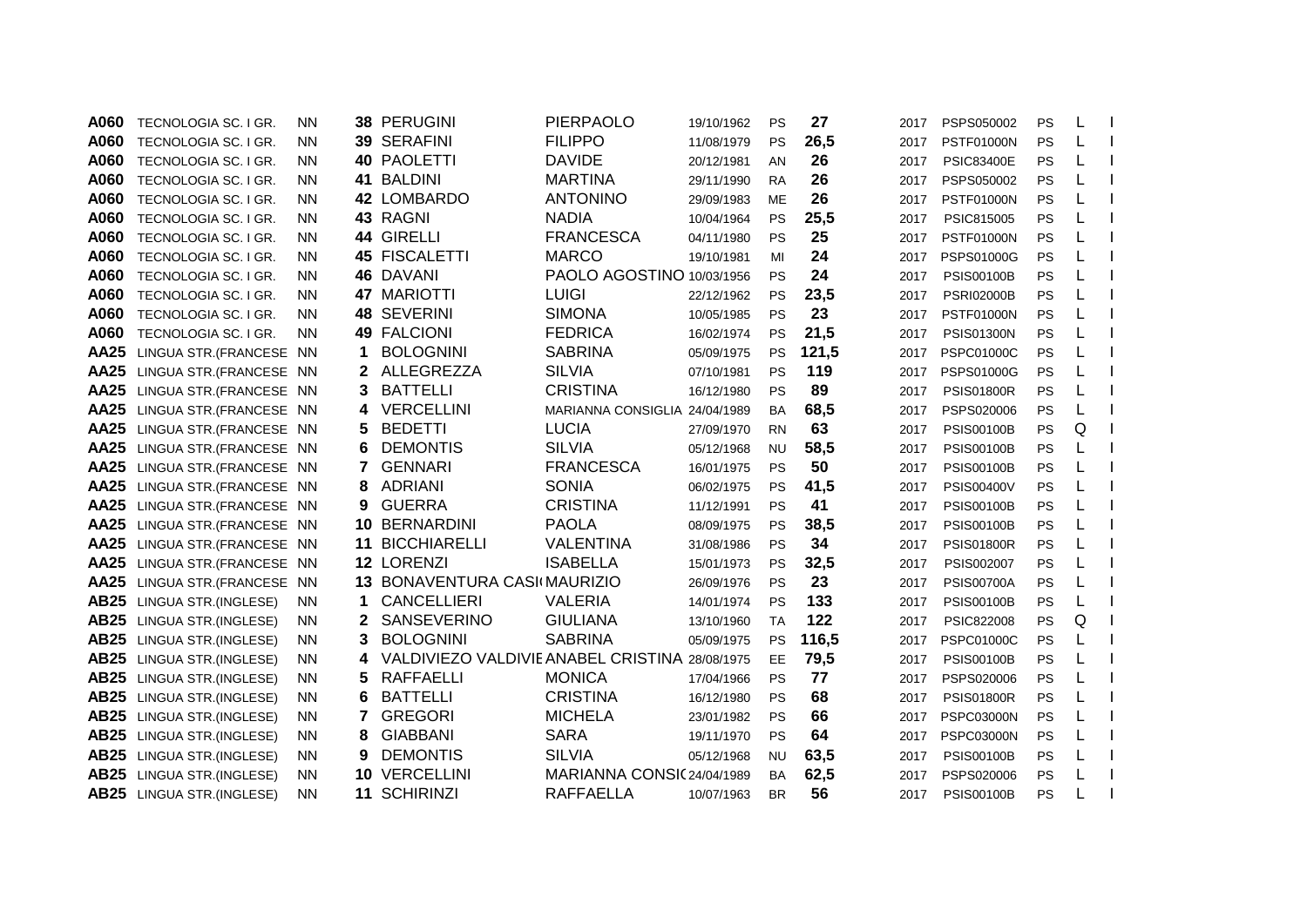| AB <sub>25</sub> | LINGUA STR.(INGLESE)  | <b>NN</b>       | 12 VITALI                           | <b>DOMENICO</b>             | 25/11/1965 | PS        | 52   | 2017 | <b>PSPC03000N</b> | PS | L |  |
|------------------|-----------------------|-----------------|-------------------------------------|-----------------------------|------------|-----------|------|------|-------------------|----|---|--|
| <b>AB25</b>      | LINGUA STR.(INGLESE)  | <b>NN</b>       | 13 SCALBI                           | <b>ELISA</b>                | 22/08/1979 | PS        | 51,5 | 2017 | <b>PSRI02000B</b> | PS |   |  |
| <b>AB25</b>      | LINGUA STR.(INGLESE)  | <b>NN</b>       | 14 BEDETTI                          | <b>LUCIA</b>                | 27/09/1970 | <b>RN</b> | 51   | 2017 | <b>PSIS00100B</b> | PS | Q |  |
| <b>AB25</b>      | LINGUA STR.(INGLESE)  | <b>NN</b>       | 15 ABDERHALDEN                      | <b>SANDRA</b>               | 24/05/1984 | <b>PS</b> | 48,5 | 2017 | <b>PSIS01800R</b> | PS |   |  |
| <b>AB25</b>      | LINGUA STR.(INGLESE)  | <b>NN</b>       | 16 DEBOLE                           | <b>CHIARA</b>               | 01/10/1978 | PS        | 48   | 2017 | <b>PSIS00100B</b> | PS | Q |  |
| <b>AB25</b>      | LINGUA STR.(INGLESE)  | <b>NN</b>       | 17 VIOLINI                          | <b>STEFANIA</b>             | 05/03/1977 | <b>PS</b> | 47   | 2017 | <b>PSIS00600E</b> | PS |   |  |
| <b>AB25</b>      | LINGUA STR.(INGLESE)  | <b>NN</b>       | <b>18 GUERRA</b>                    | <b>CRISTINA</b>             | 11/12/1991 | <b>PS</b> | 41   | 2017 | <b>PSIS00100B</b> | PS |   |  |
| <b>AB25</b>      | LINGUA STR.(INGLESE)  | <b>NN</b>       | <b>19 GUIDARELLI</b>                | <b>MARIA</b>                | 22/05/1977 | PS        | 39,5 | 2017 | <b>PSIS01800R</b> | PS |   |  |
| <b>AB25</b>      | LINGUA STR.(INGLESE)  | <b>NN</b>       | 20 GENNARI                          | <b>FRANCESCA</b>            | 16/01/1975 | <b>PS</b> | 38   | 2017 | <b>PSIS00100B</b> | PS |   |  |
| <b>AB25</b>      | LINGUA STR.(INGLESE)  | <b>NN</b>       | 21 POLITI                           | <b>RAFFAELLA</b>            | 22/07/1975 | <b>PS</b> | 37   | 2017 | <b>PSIS01800R</b> | PS |   |  |
| <b>AB25</b>      | LINGUA STR.(INGLESE)  | <b>NN</b>       | 22 RICCI                            | <b>ELEONORA</b>             | 04/11/1990 | PS        | 35,5 | 2017 | <b>PSIS00100B</b> | PS |   |  |
| <b>AB25</b>      | LINGUA STR.(INGLESE)  | <b>NN</b>       | 23 ADRIANI                          | <b>SONIA</b>                | 06/02/1975 | PS        | 35,5 | 2017 | <b>PSIS00400V</b> | PS | Q |  |
| <b>AB25</b>      | LINGUA STR.(INGLESE)  | <b>NN</b>       | 24 VENNARUCCI                       | <b>ERIKA</b>                | 18/12/1988 | <b>CE</b> | 35,5 | 2017 | <b>PSIS00100B</b> | PS |   |  |
| <b>AB25</b>      | LINGUA STR.(INGLESE)  | <b>NN</b>       | 25 MANGANI                          | <b>VALENTINA</b>            | 21/12/1986 | PS        | 34,5 | 2017 | <b>PSIS01800R</b> | PS |   |  |
| <b>AB25</b>      | LINGUA STR.(INGLESE)  | <b>NN</b>       | 26 RUGGERI                          | <b>MONICA</b>               | 24/08/1986 | PS        | 34,5 | 2017 | <b>PSIS01800R</b> | PS |   |  |
| <b>AB25</b>      | LINGUA STR.(INGLESE)  | 27<br><b>NN</b> | <b>BICCHIARELLI</b>                 | <b>VALENTINA</b>            | 31/08/1986 | PS        | 34   | 2017 | <b>PSIS01800R</b> | PS |   |  |
| <b>AB25</b>      | LINGUA STR.(INGLESE)  | <b>NN</b>       | 28 BENEDETTI                        | <b>VALERIA</b>              | 12/08/1980 | <b>PS</b> | 33,5 | 2017 | <b>PSIS00400V</b> | PS |   |  |
| <b>AB25</b>      | LINGUA STR.(INGLESE)  | <b>NN</b>       | 29 CATENACCI                        | <b>BEATRICE</b>             | 22/02/1966 | <b>PS</b> | 33   | 2017 | PSIC836006        | PS |   |  |
| <b>AB25</b>      | LINGUA STR.(INGLESE)  | <b>NN</b>       | 30 LAZZARI                          | <b>VERONICA</b>             | 16/04/1991 | <b>PS</b> | 33   | 2017 | <b>PSIS01800R</b> | PS |   |  |
| <b>AB25</b>      | LINGUA STR.(INGLESE)  | <b>NN</b>       | <b>31 BERNARDINI</b>                | <b>PAOLA</b>                | 08/09/1975 | <b>PS</b> | 32,5 | 2017 | <b>PSIS00100B</b> | PS |   |  |
| <b>AB25</b>      | LINGUA STR.(INGLESE)  | <b>NN</b>       | 32 TORRI                            | ALESSANDRA                  | 13/09/1970 | AN        | 30,5 | 2017 | <b>PSIS01900L</b> | PS |   |  |
| <b>AB25</b>      | LINGUA STR.(INGLESE)  | <b>NN</b>       | 33 LORENZI                          | <b>ISABELLA</b>             | 15/01/1973 | PS        | 29,5 | 2017 | PSIS002007        | PS |   |  |
| <b>AB25</b>      | LINGUA STR.(INGLESE)  | <b>NN</b>       | <b>34 ANTONIUCCI</b>                | <b>FOSCA</b>                | 26/02/1980 | <b>PS</b> | 29   | 2017 | <b>PSIS00700A</b> | PS |   |  |
| <b>AB25</b>      | LINGUA STR.(INGLESE)  | <b>NN</b>       | 35 ZENOBI                           | <b>SIMONE</b>               | 17/10/1991 | PS        | 27,5 | 2017 | PSPS020006        | PS |   |  |
| <b>AB25</b>      | LINGUA STR.(INGLESE)  | <b>NN</b>       | 36 ROEHNER                          | SIAVIA SONIA ROS 23/05/1978 |            | MI        | 24,5 | 2017 | <b>PSIS01800R</b> | PS |   |  |
| <b>AB25</b>      | LINGUA STR.(INGLESE)  | <b>NN</b>       | 37 BONAVENTURA CASKMAURIZIO         |                             | 26/09/1976 | <b>PS</b> | 23   | 2017 | <b>PSIS00700A</b> | PS |   |  |
| <b>AB25</b>      | LINGUA STR.(INGLESE)  | <b>NN</b>       | 38 BARTOLI                          | <b>ELISA</b>                | 08/11/1991 | PS        | 21   | 2017 | <b>PSIC81100T</b> | PS |   |  |
| <b>AC25</b>      | LING. STR. (SPAGNOLO) | NN.<br>1        | VALDIVIEZO VALDIVIE ANABEL CRISTINA |                             | 28/08/1975 | <b>EE</b> | 79,5 | 2017 | <b>PSIS00100B</b> | PS |   |  |
| <b>AC25</b>      | LING. STR.(SPAGNOLO)  | 2<br><b>NN</b>  | <b>SCHIRINZI</b>                    | <b>RAFFAELLA</b>            | 10/07/1963 | <b>BR</b> | 56   | 2017 | <b>PSIS00100B</b> | PS |   |  |
| <b>AC25</b>      | LING. STR. (SPAGNOLO) | 3<br><b>NN</b>  | <b>SCALBI</b>                       | <b>ELISA</b>                | 22/08/1979 | <b>PS</b> | 47,5 | 2017 | <b>PSRI02000B</b> | PS |   |  |
| <b>AC25</b>      | LING. STR. (SPAGNOLO) | 4<br><b>NN</b>  | <b>SMACCHIA</b>                     | <b>MANUELA</b>              | 18/04/1969 | <b>PS</b> | 43   | 2017 | PSPS020006        | PS |   |  |
| <b>AC25</b>      | LING. STR. (SPAGNOLO) | 5.<br><b>NN</b> | <b>DEBOLE</b>                       | <b>CHIARA</b>               | 01/10/1978 | <b>PS</b> | 36   | 2017 | <b>PSIS00100B</b> | PS | Q |  |
| <b>AC25</b>      | LING. STR. (SPAGNOLO) | 6<br><b>NN</b>  | <b>RICCI</b>                        | <b>ELEONORA</b>             | 04/11/1990 | PS        | 35,5 | 2017 | <b>PSIS00100B</b> | PS | L |  |
| <b>AC25</b>      | LING. STR.(SPAGNOLO)  | <b>NN</b><br>7  | <b>ZENOBI</b>                       | <b>SIMONE</b>               | 17/10/1991 | <b>PS</b> | 27,5 | 2017 | PSPS020006        | PS | L |  |
| <b>AD00</b>      | SEC. I° SOSTEGNO      | <b>CH</b><br>1  | <b>SMACCHIA</b>                     | <b>MANUELA</b>              | 18/04/1969 | PS        | 43   | 2017 | PSPS020006        | PS |   |  |
| AD00             | SEC. I° SOSTEGNO      | 1<br>DH         | <b>SMACCHIA</b>                     | <b>MANUELA</b>              | 18/04/1969 | PS        | 43   | 2017 | PSPS020006        | PS |   |  |